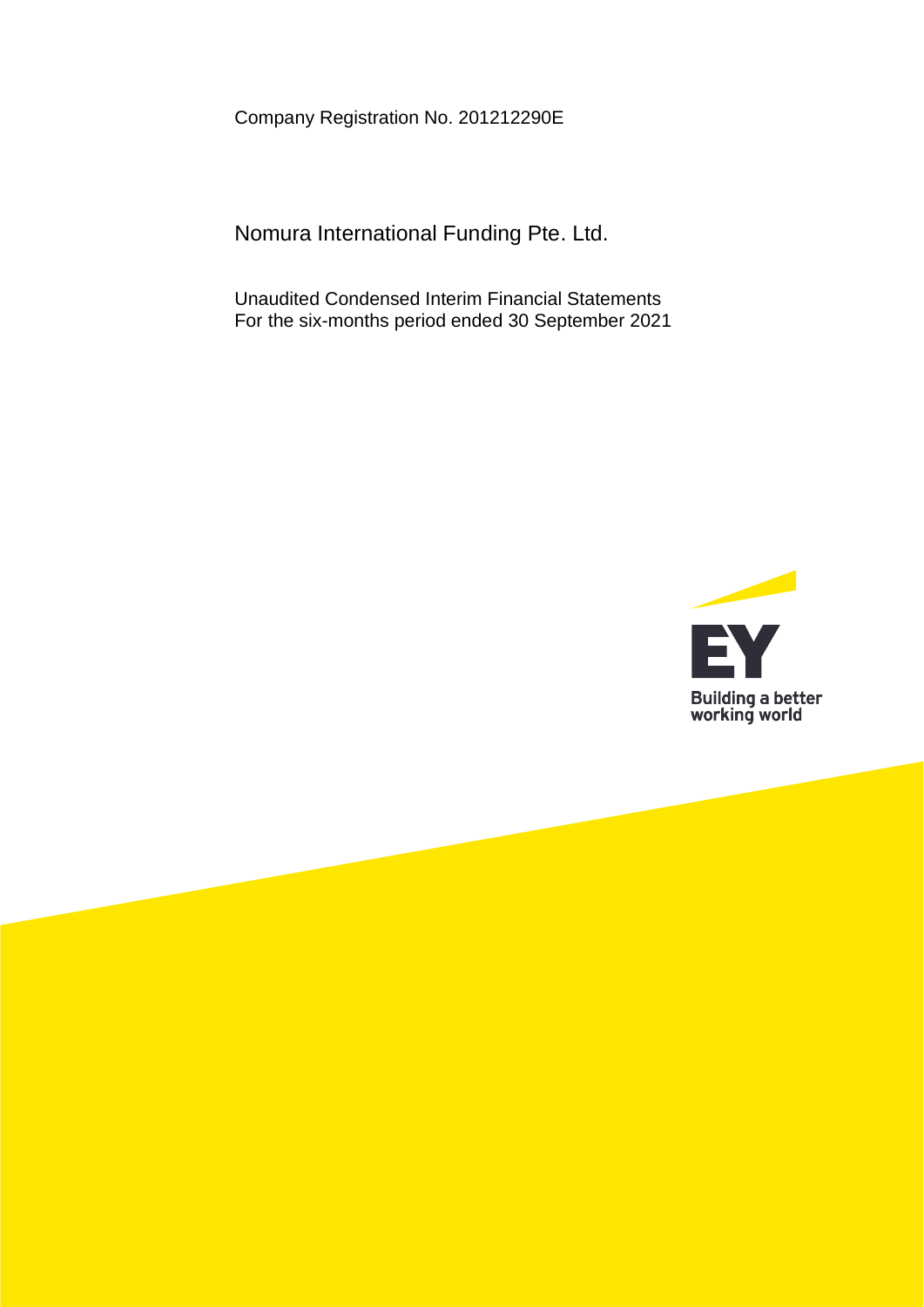#### **Director's report For the six-months period ended 31 September 2021 (unaudited)**

The interim report comprised of the directors' report and the unaudited condensed interim financial statements of Nomura International Funding Pte. Ltd. (the "Company") for the six-months period ended 30 September 2021. The Company is incorporated in Singapore and its registered office is 10 Marina Boulevard, Marina Bay Financial Centre Tower 2, #36-01, Singapore 018983.

#### **Principal activities**

The principal activity of the Company is that of issuance of structured credit, interest rate, equity and foreign exchange linked notes for the global markets international business outside of Japan.

### **Directors**

The directors of the Company in office at the date of this report are:

Alok Vimalkishore Tapadia Etsunobu Kitamura Kelvin Ho Teik Chye Kenichiro Asano

# **Risk management**

The Company is exposed to a variety of financial risks, including the effects of changes in foreign exchange rates, interest rates, credit risk and liquidity risk.

Managing these financial risks forms an integral part of the Company's business. The Company's risk management policy encompasses a variety of controls and reporting processes. These include the parameters for the risks that the Company may undertake for the various financial instruments, guidelines for accepting customers and the terms under which customer business is conducted. The Company believes it has effective processes in place to identify measure, monitor and mitigate these financial risks.

The directors monitor closely the funding and operational risk arising from the Covid-19 pandemic. This include the risk relating to the receivables, debt maturity profile and impact of Covid-19 on refinancing risk from new notes issuance. The directors also assessed the going concern of the guarantors to ensure that the guarantors still maintain the ability to support the guaranteed notes.

#### **Going concern**

The interim financial statements are prepared on a going concern basis.

The Directors are not aware of any material uncertainties related to events or conditions that cast doubt about the ability of the Company to continue as a going concern.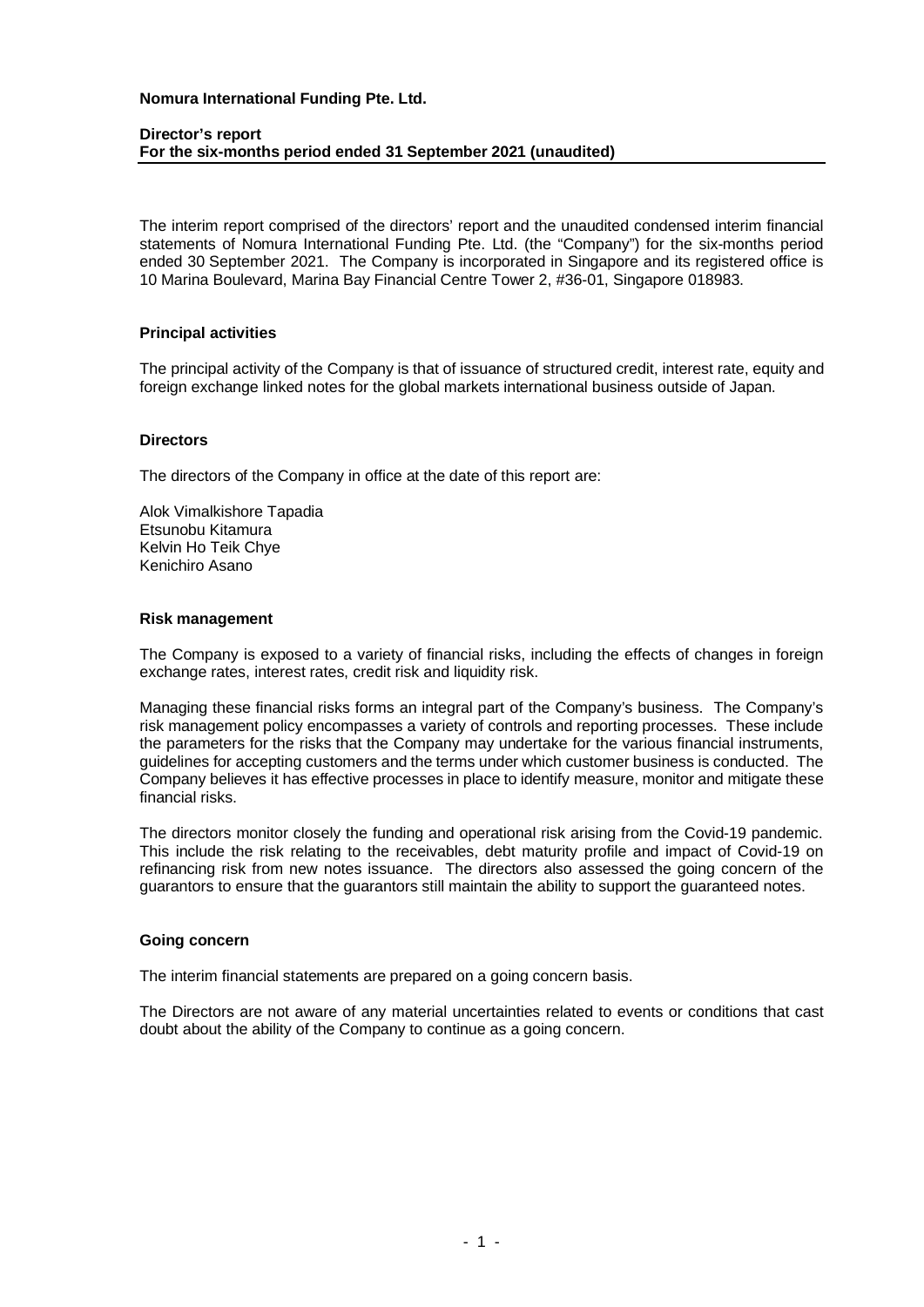Director's report For the six-months period ended 31 September 2021 (unaudited)

#### Directors' responsibility in respect of the interim financial statements

The Directors confirm that, to the best of their knowledge, the interim financial statements have been prepared in accordance with International Accounting Standard ("IAS 34") and have approved the interim financial statements.

On behalf of the Board of Directors:

Alered

\_\_\_\_\_\_\_\_\_\_\_\_\_\_\_\_\_\_\_\_\_\_\_\_\_\_\_\_\_\_

Alok Vimalkishore Tapadia **Director** 

Singapore 26 November 2021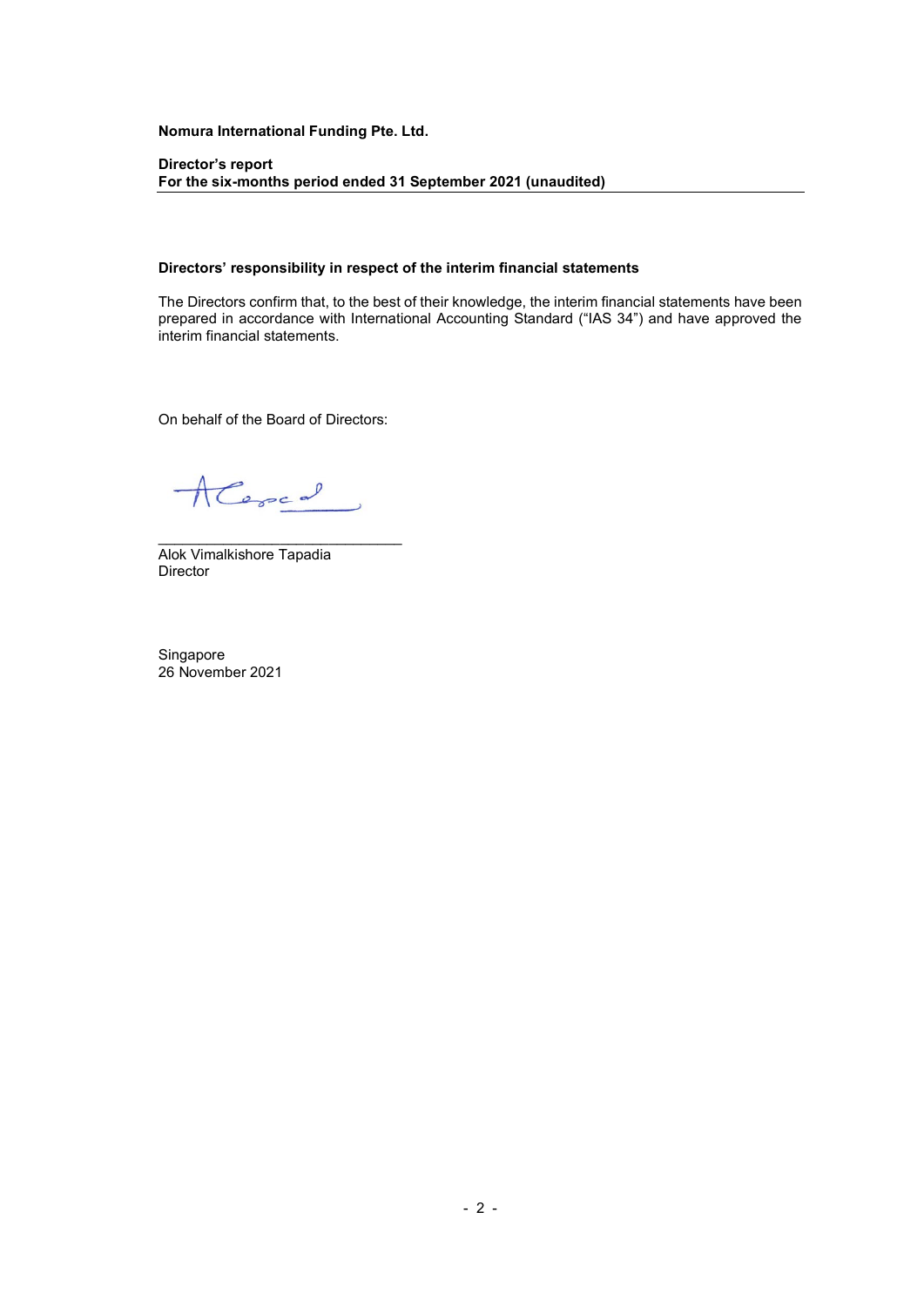#### **Independent review report For the six-months period ended 30 September 2021 (unaudited)**

### **Independent review report to the member of Nomura International Funding Pte. Ltd.**

#### **Introduction**

We have reviewed the accompanying interim condensed balance sheet of Nomura International Funding Pte. Ltd. as of 30 September 2021 and the related condensed interim statements of comprehensive income, changes in equity and cash flows for the six-months period then ended and explanatory notes. Management is responsible for the preparation and presentation of these interim financial statements in accordance with IAS 34 *Interim Financial Reporting* (IAS 34). Our responsibility is to express a conclusion on these interim condensed financial statements based on our review.

#### **Scope of review**

We conducted our review in accordance with Singapore Standard on Review Engagements 2410, *Review of Interim Financial Information Performed by the Independent Auditor of the Entity.* A review of interim financial information consists of making inquiries, primarily of persons responsible for financial and accounting matters, and applying analytical and other review procedures. A review is substantially less in scope than an audit conducted in accordance with International Standards on Auditing and consequently does not enable us to obtain assurance that we would become aware of all significant matters that might be identified in an audit. Accordingly, we do not express an audit opinion.

#### **Conclusion**

Based on our review, nothing has come to our attention that causes us to believe that the accompanying interim condensed financial statements are not prepared, in all material respects, in accordance with IAS 34.

Emer & downg us

Ernst & Young LLP Public Accountants and Chartered Accountants Singapore

26 November 2021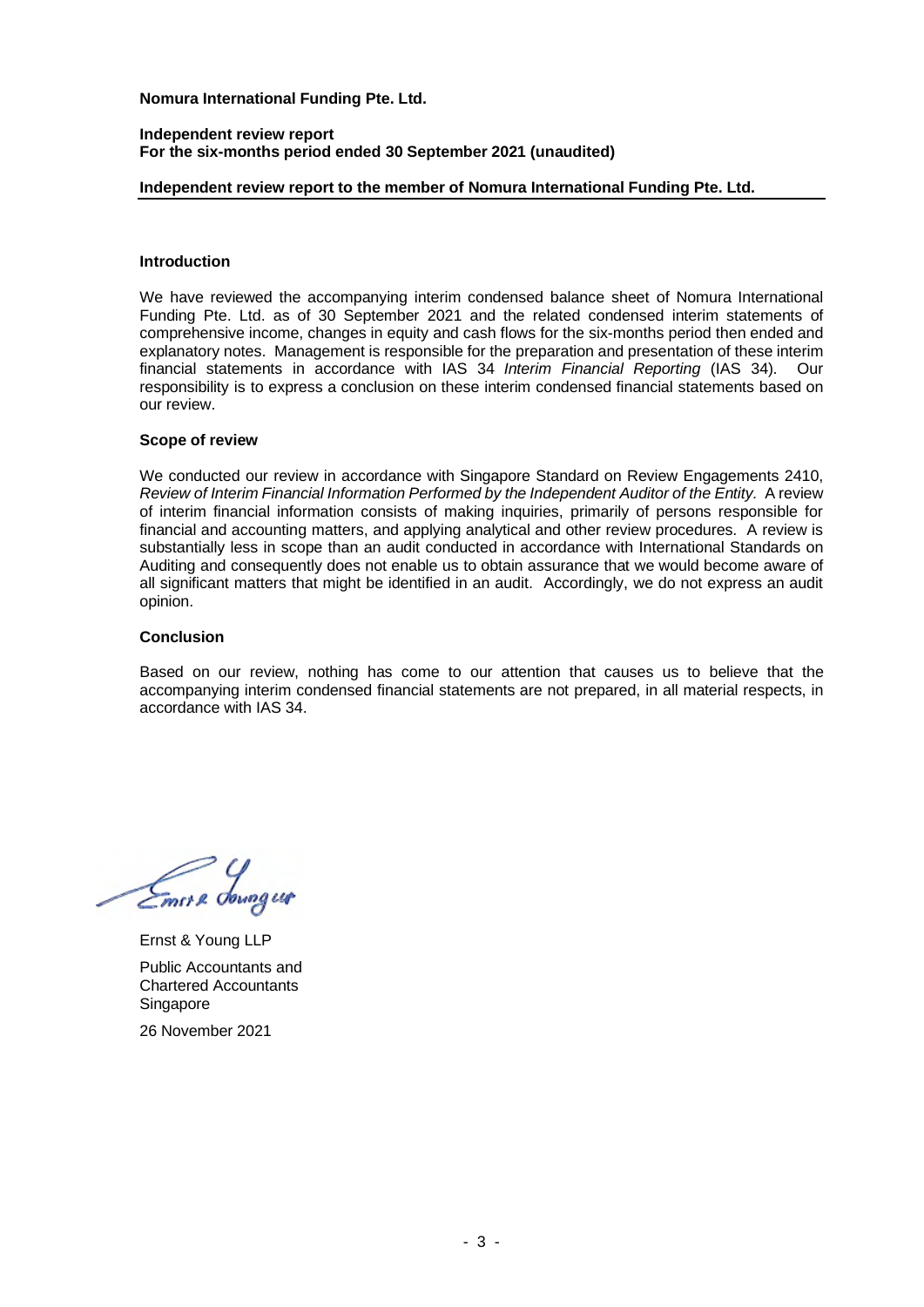#### **Condensed interim statement of comprehensive income For the six-months period ended 30 September 2021 (unaudited)**

|                                                    | <b>Notes</b>        | For the six<br>months ended<br>30 September<br>2021<br><b>USD'000</b> | For the six<br>months ended<br>30 September<br>2020<br><b>USD'000</b> |
|----------------------------------------------------|---------------------|-----------------------------------------------------------------------|-----------------------------------------------------------------------|
| Interest income<br>Interest expense                | 3                   | 83,316<br>(8)                                                         | 112,331<br>(61)                                                       |
| Net interest income                                |                     | 83,308                                                                | 112,270                                                               |
| Net losses from trading activities<br>Other income | 4<br>5              | (70, 761)<br>4,019                                                    | (197, 174)<br>64,896                                                  |
| Profit/(loss) before operating expenses            |                     | 16,566                                                                | (20,008)                                                              |
| Staff costs<br>Other operating expenses            | 6<br>$\overline{7}$ | (77)<br>(4,581)                                                       | (70)<br>(4, 342)                                                      |
| <b>Total operating expenses</b>                    |                     | (4,658)                                                               | (4, 412)                                                              |
| Less: Allowance for impairment                     | 8                   | (363)                                                                 | (558)                                                                 |
| Profit/(loss) before taxation                      |                     | 11,545                                                                | (24, 978)                                                             |
| Taxation                                           |                     | (1,978)                                                               | 4,234                                                                 |
| Profit/(loss) for the period                       |                     | 9,567                                                                 | (20, 744)                                                             |
| Other comprehensive loss                           |                     | (16,000)                                                              | (376, 616)                                                            |
| Total comprehensive loss for the period            |                     | (6, 433)                                                              | (397, 360)                                                            |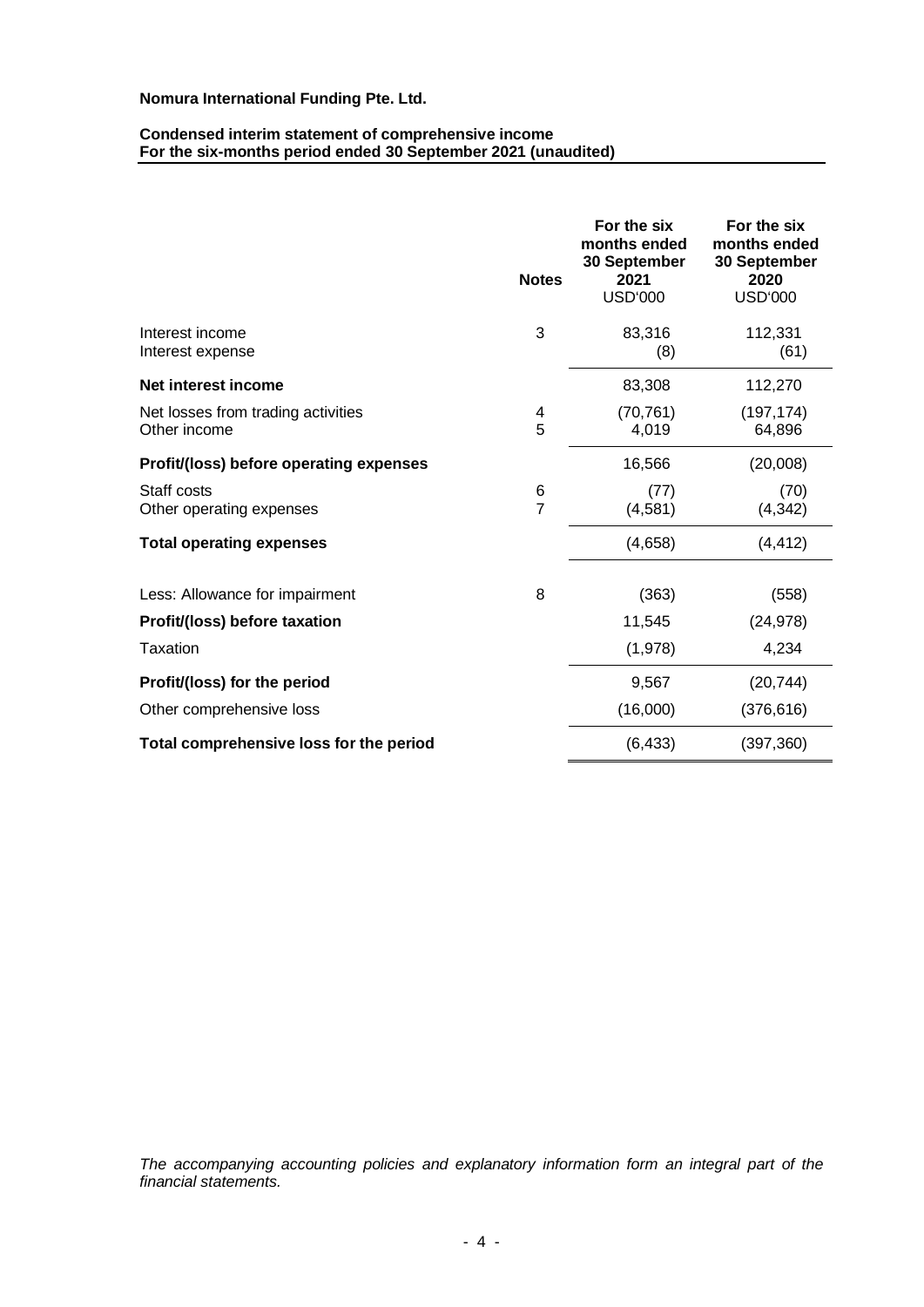#### **Condensed interim balance sheet As at 30 September 2021 (unaudited)**

|                                                                                                                    | <b>Notes</b>   | As at $30$<br><b>September</b><br>2021<br><b>USD'000</b> | As at<br>31 March<br>2021<br><b>USD'000</b>     |
|--------------------------------------------------------------------------------------------------------------------|----------------|----------------------------------------------------------|-------------------------------------------------|
| <b>Assets</b>                                                                                                      |                |                                                          |                                                 |
| Cash and cash equivalents<br>Derivative financial instruments<br>Financial assets designated at fair value through | 9<br>17(a)     | 219,596<br>4,448,115                                     | 376,724<br>3,998,235                            |
| profit or loss<br>Loans<br>Other assets<br>Right-of-use assets<br>Deferred tax asset                               | 10<br>11<br>12 | 30,384<br>10,776,836<br>771,367<br>12<br>49,058          | 28,159<br>10,714,276<br>593,469<br>14<br>46,676 |
|                                                                                                                    |                | 16,295,368                                               | 15,757,553                                      |
| <b>Liabilities</b>                                                                                                 |                |                                                          |                                                 |
| Derivative financial instruments<br>Other liabilities                                                              | 17(a)<br>13    | 5,035,813<br>26,790                                      | 4,436,209<br>50,217                             |
| Financial liabilities designated at fair value through<br>profit or loss                                           | 14             | 11,010,040                                               | 11,036,861                                      |
|                                                                                                                    |                | 16,072,643                                               | 15,523,287                                      |
| <b>Net assets</b>                                                                                                  |                | 222,725                                                  | 234,266                                         |
| Shareholder's equity                                                                                               |                |                                                          |                                                 |
| Share capital<br><b>Accumulated losses</b><br>Own credit reserve                                                   | 16             | 450,000<br>(8,663)<br>(218, 612)                         | 450,000<br>(13, 122)<br>(202, 612)              |
|                                                                                                                    |                | 222,725                                                  | 234,266                                         |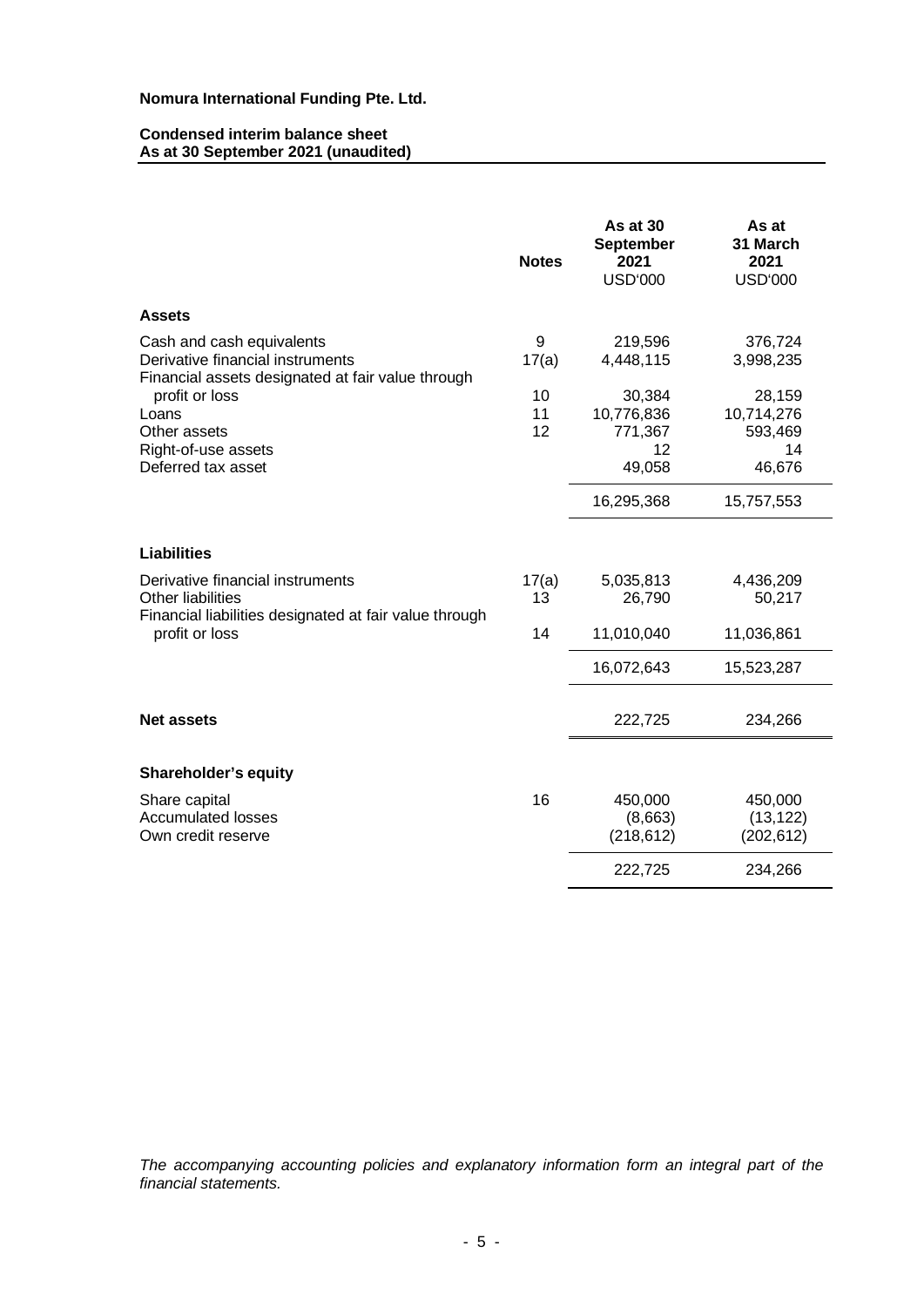#### **Condensed interim statement of changes in equity For the six-months period ended 30 September 2021 (unaudited)**

|                                                                                                                    | <b>Notes</b> | For the six<br>months ended<br>30 September<br>2021<br><b>USD'000</b> | For the six<br>months ended<br>30 September<br>2020<br><b>USD'000</b> |
|--------------------------------------------------------------------------------------------------------------------|--------------|-----------------------------------------------------------------------|-----------------------------------------------------------------------|
| <b>Issued capital</b>                                                                                              |              |                                                                       |                                                                       |
| Issued and fully paid:                                                                                             |              |                                                                       |                                                                       |
| Balance at the beginning of period<br>Capital raised during the period                                             |              | 450,000                                                               | 190,000<br>105,000                                                    |
| Balance at the end of period                                                                                       | 16           | 450,000                                                               | 295,000                                                               |
| <b>Accumulated losses</b>                                                                                          |              |                                                                       |                                                                       |
| Balance at the beginning of period<br>Transferred from own credit reserve to accumulated<br>losses during the year |              | (13, 122)<br>(5, 108)                                                 | (19,053)<br>15,491                                                    |
| Profit/(loss) for the period                                                                                       |              | 9,567                                                                 | (20, 744)                                                             |
| Balance at the end of period                                                                                       |              | (8,663)                                                               | (24, 306)                                                             |
| Own credit reserves                                                                                                |              |                                                                       |                                                                       |
| Balance at the beginning of period<br>Movement during the period, net of deferred tax                              |              | (202, 612)<br>(16,000)                                                | 288,651<br>(376, 616)                                                 |
| Balance at the end of period                                                                                       |              | (218, 612)                                                            | (87, 965)                                                             |
| <b>Total equity</b>                                                                                                |              | 222,725                                                               | 182,729                                                               |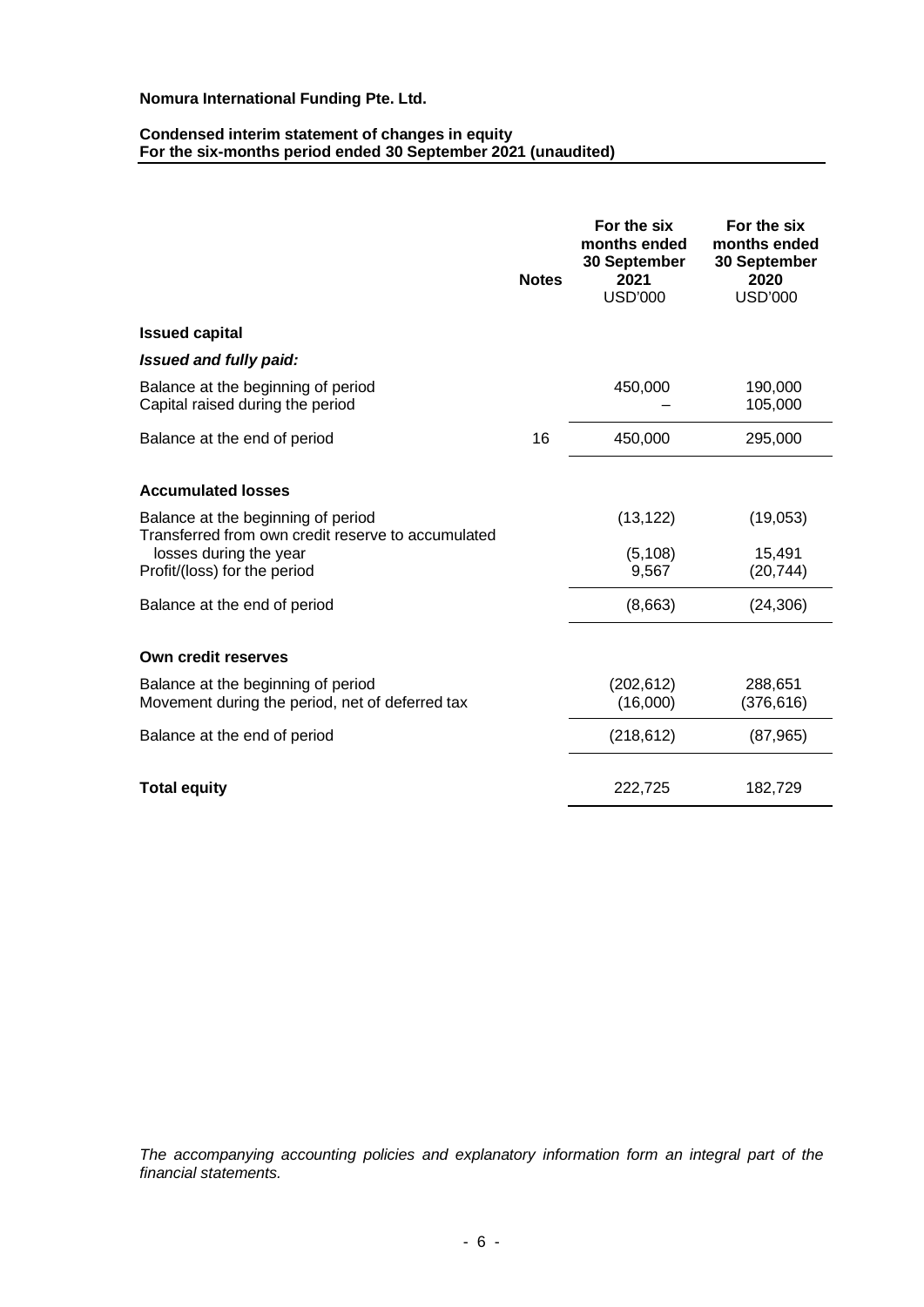#### **Condensed Interim cash flow statement For the six-months period ended 30 September 2021 (unaudited)**

|                                                                                                                                        | For the six<br>months ended<br>30 September<br>2021<br><b>USD'000</b> | For the six<br>months ended<br>30 September<br>2020<br><b>USD'000</b> |
|----------------------------------------------------------------------------------------------------------------------------------------|-----------------------------------------------------------------------|-----------------------------------------------------------------------|
| Cash flows from operating activities                                                                                                   |                                                                       |                                                                       |
| Profit/(loss) before taxation                                                                                                          | 11,545                                                                | (24, 978)                                                             |
| Adjustments for:                                                                                                                       |                                                                       |                                                                       |
| Allowance for impairment<br>Interest income<br>Interest expense<br>Depreciation of right-of-use assets                                 | 363<br>(83, 316)<br>8<br>3                                            | 558<br>(112, 331)<br>61<br>3                                          |
| Operating cash flows before working capital changes                                                                                    | (71, 397)                                                             | (136, 687)                                                            |
| (Increase)/decrease in:                                                                                                                |                                                                       |                                                                       |
| Loans<br>Other assets<br>Financial assets designated at fair value through profit or                                                   | (62, 924)<br>(178, 889)                                               | (937, 245)<br>(49, 399)                                               |
| loss                                                                                                                                   | (2,225)                                                               | (5, 307)                                                              |
| Increase/(decrease) in:                                                                                                                |                                                                       |                                                                       |
| Other liabilities<br>Derivative financial instruments, net<br>Financial liabilities designated at fair value through profit or<br>loss | (23, 419)<br>149,724<br>(52, 252)                                     | 90,761<br>(131, 541)<br>699,802                                       |
| Cash flows used in operating activities                                                                                                | (241, 382)                                                            | (469, 616)                                                            |
| Interest received<br>Interest paid<br>Tax paid                                                                                         | 84,307<br>(8)<br>(37)                                                 | 112,994<br>(61)<br>(22)                                               |
| Net cash flows used in operating activities                                                                                            | (157, 120)                                                            | (356, 705)                                                            |
| <b>Cash flows from financing activities</b>                                                                                            |                                                                       |                                                                       |
| Proceeds from issuance of shares<br>Payment of principal portion of lease liability                                                    | (8)                                                                   | 105,000<br>(11)                                                       |
| Net cash flows generated from financing activities                                                                                     | (8)                                                                   | 104,989                                                               |
| Net decrease in cash and cash equivalents for the period                                                                               | (157, 128)                                                            | (251, 716)                                                            |
| Cash and cash equivalents at beginning of period                                                                                       | 376,724                                                               | 627,983                                                               |
| Cash and cash equivalents at end of period (Note 9)                                                                                    | 219,596                                                               | 376,267                                                               |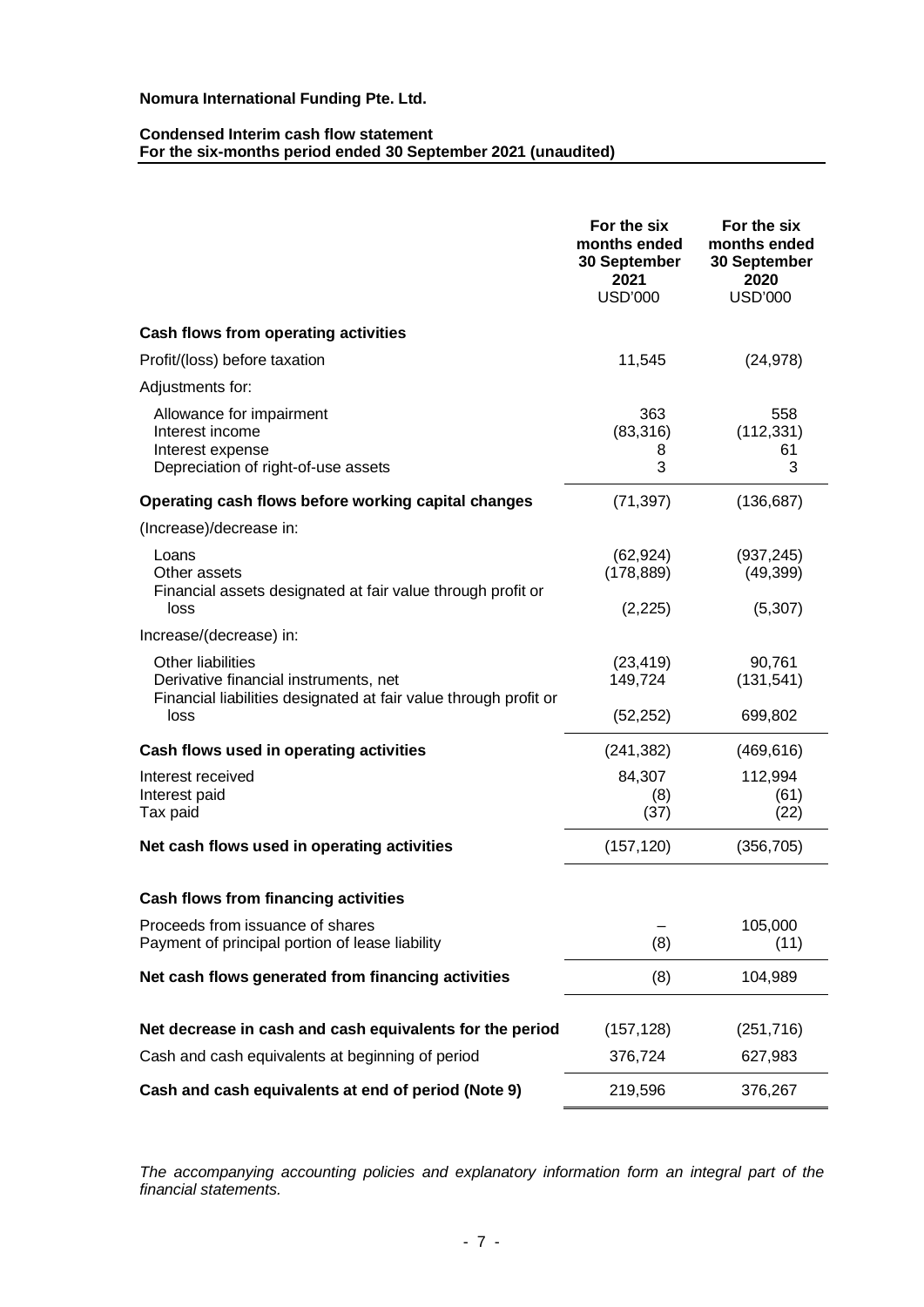### **Notes to the condensed interim financial statements For the six-months period ended 30 September 2021 (unaudited)**

#### **1. Corporate information**

Nomura International Funding Pte. Ltd. (the "Company") was incorporated on 17 May 2012. The Company is a private limited company incorporated in Singapore. Its immediate and ultimate holding company is Nomura Holdings Inc., incorporated in Japan.

The registered office of the Company is located at 10 Marina Boulevard, Marina Bay Financial Centre Tower 2, #36-01, Singapore 018983.

The principal activity of the Company is that of issuance of structured credit, equity, interest rate and foreign exchange linked notes for the global markets international business outside of Japan.

### **2. Summary of significant accounting policies**

#### 2.1 *Basis of preparation*

The condensed interim financial statements of the Company for the six-months period ended 30 September 2021 have been prepared in accordance with IAS 34 *Interim Financial Reporting*. The condensed interim financial statements do not include all the information and disclosures required in the annual financial statements, and should be read in conjunction with the Company's audited financial statements as at 31 March 2021.

The financial statements have been prepared on a historical cost basis, except as disclosed in the accounting policies below.

The financial statements are presented in United States dollars ("USD" or "US\$") and all values in the tables are rounded to the nearest thousand (USD'000) except when otherwise indicated.

#### 2.2 *Changes in accounting policies*

The accounting policies adopted are consistent with those of the previous financial year except in the current financial year, the Company has adopted all the new and revised standards that are effective for annual periods beginning on or after 1 April 2021. The adoption of these standards and interpretations did not have any effect on the financial performance or position of the Company.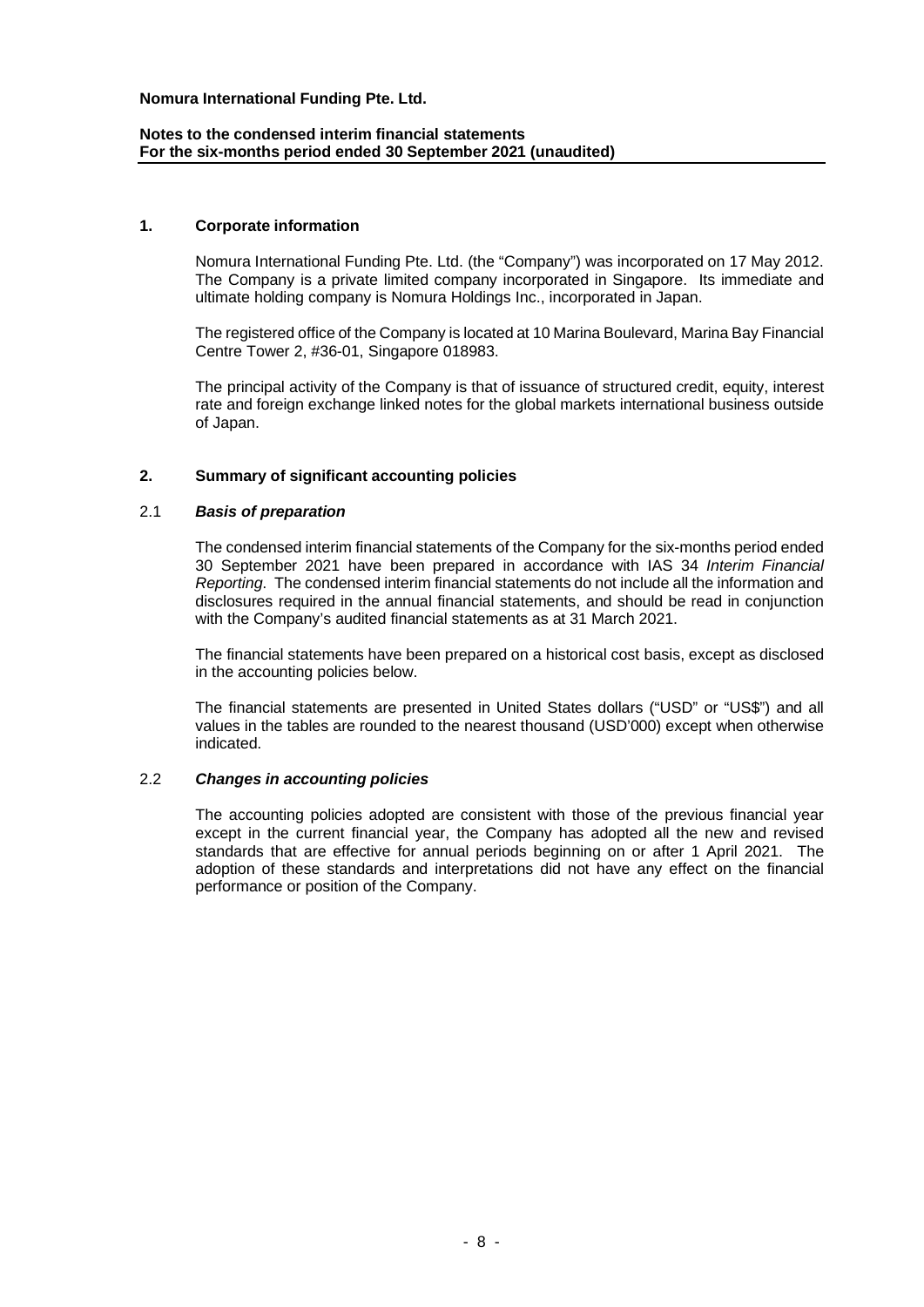### **Notes to the condensed interim financial statements For the six-months period ended 30 September 2021 (unaudited)**

### **2. Summary of significant accounting policies (cont'd)**

### 2.3 *Impact of standards issued but not yet effective*

The Company has not adopted the following standards that have been issued but not yet effective:

| <b>Description</b>                                              | <b>Effective for annual</b><br>periods beginning on<br>or after |
|-----------------------------------------------------------------|-----------------------------------------------------------------|
| Amendments resulting from Annual improvements to IFRS           |                                                                 |
| Standards 2018 - 2020                                           | 1 January 2022                                                  |
| Amendments to IFRS 3 Reference to the Conceptual                |                                                                 |
| Framework                                                       | 1 January 2022                                                  |
| Amendments to IAS 16 Property, Plant and Equipment -            |                                                                 |
| Proceeds before Intended Use                                    | 1 January 2022                                                  |
| Amendments to IAS 37 Onerous Contracts - Costs of Fulfilling a  |                                                                 |
| Contract                                                        | 1 January 2022                                                  |
| Amendments to IAS 1 Classification of Liabilities as Current or |                                                                 |
| <b>Non-Current</b>                                              | 1 January 2023                                                  |
|                                                                 |                                                                 |

The directors expect that the adoption of the standards above will have no material impact on the financial statements in the period of initial application.

### 2.4 *Significant accounting estimates and judgements*

The preparation of the Company's financial statements requires management to make judgements, estimates and assumptions that affect the reported amounts of revenues, expenses, assets and liabilities and the disclosure of contingent liabilities at the end of each reporting period. Uncertainty about these assumptions and estimates could result in outcomes that require a material adjustment to the carrying amount of the asset or liability affected in the future periods. The impact of COVID-19 are reflected in market assumptions and inputs to the extent that they relate to such estimates used for the measurement of financial assets and liabilities. However, given the ongoing and evolving COVID-19 developments it is not reasonably possible that all potential future events were considered or known as of the date of the preparation of financial statements.

*Key sources of estimation uncertainty*

#### (a) Impairment losses on financial assets

Allowance for impairment of financial assets is determined in accordance with Note 2.9. This requires management's experience and judgement in relation to the forward looking assumptions used in the expected credit loss allowance computation to evaluate various factors such as economic indicators, significant increase in credit risk, business prospects, timing and amount of future cash flows.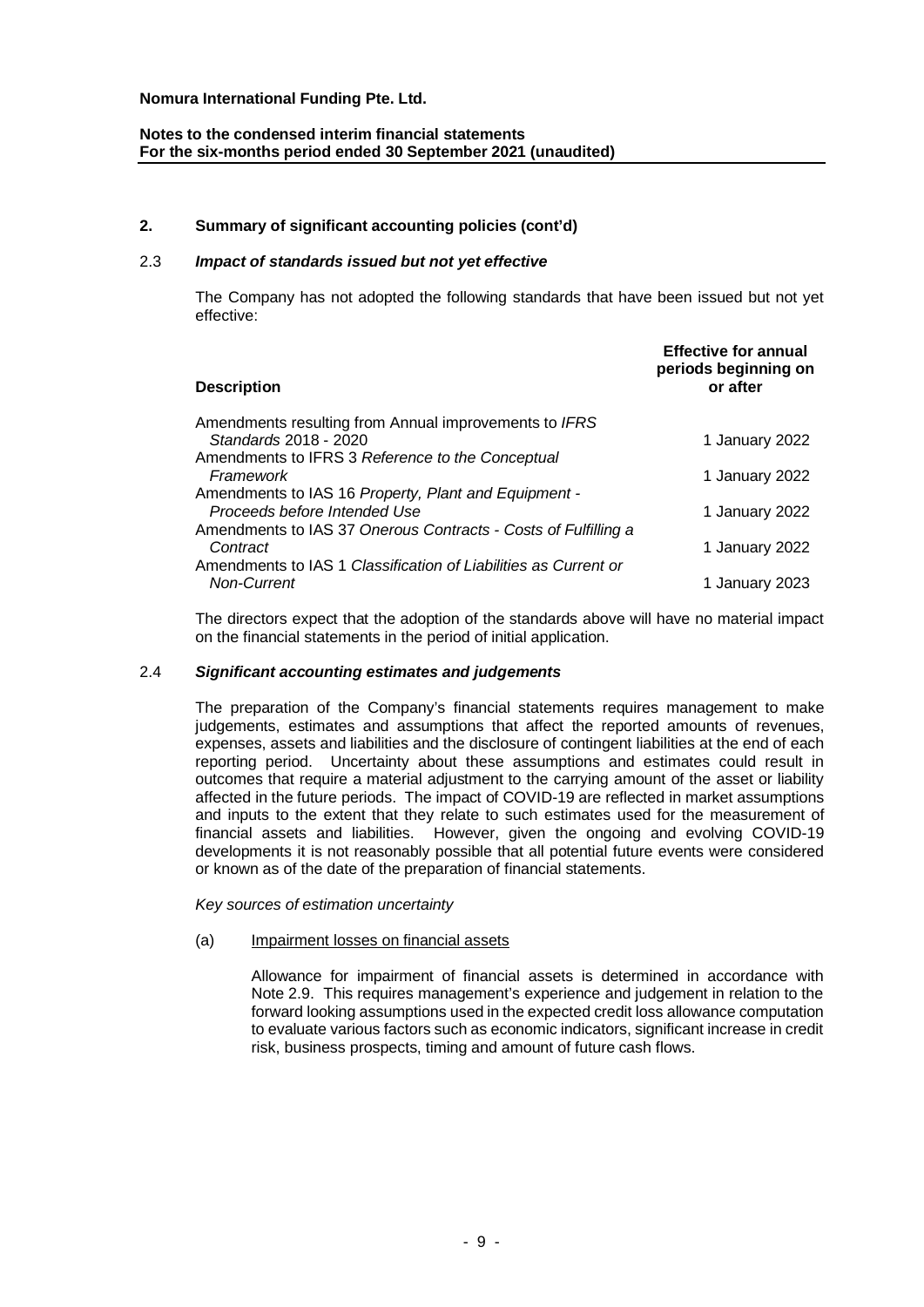### **2. Summary of significant accounting policies (cont'd)**

#### 2.4 *Significant accounting estimates and judgements (cont'd)*

*Key sources of estimation uncertainty (cont'd)*

#### (b) Fair value of financial instruments

The fair value financial instruments that are not quoted in active markets are determined using valuation techniques. Where valuation techniques (e.g. models) are used to determine fair value, they are validated and periodically reviewed by qualified personnel independent of the area that created them. All models are validated by an independent model validation group before they are used and models are calibrated to ensure that outputs reflect actual data and comparative market prices. To the extent practical, models will use observable data.

However, certain input parameters such as credit risks (both own and counterparty), volatilities and correlations may require management to make estimates. Changes in assumptions about the input parameters may affect the reported fair value of financial instruments.

In addition, the impact of the COVID-19 pandemic has resulted in significant market volatility resulting in movements in credit spreads used in determining the OCA curve as well as other market input parameters. The impact on the credit spreads may impact the OCA curve which is used for the purpose of calculating the OCA that forms part of the fair value of the financial liabilities designated at fair value through profit or loss.

#### (c) Taxes

Significant judgement is involved in determining the Company's provision for taxation. There are certain transactions and computations for which the ultimate tax determination is uncertain during the ordinary course of business. The Company recognises liabilities for expected tax issues based on estimates of whether additional taxes will be due. Where the final tax outcome of these matters is different from the amounts that were initially recognised, such differences will impact the income tax and deferred tax provisions in the financial year in which such determination is made.

Deferred tax assets are recognised for all deductible temporary differences to the extent that it is probable that taxable profit will be available against which the deductible temporary differences can be utilised. Significant management judgement is required to determine the amount of deferred tax assets that can be recognised, based upon the likely timing and level of future taxable profits together with future tax planning strategies.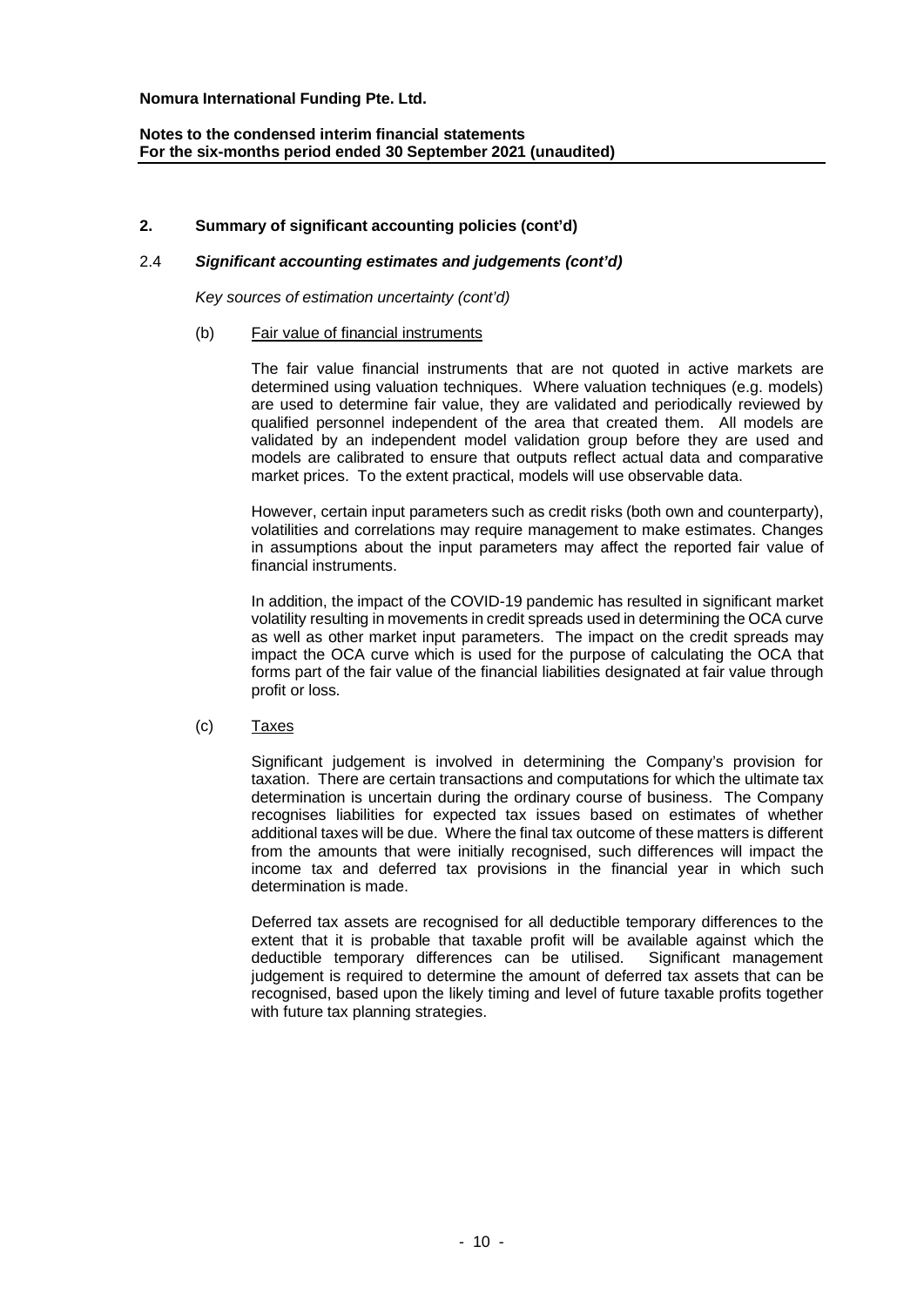### **2. Summary of significant accounting policies (cont'd)**

### 2.5 *Functional currency*

The functional currency of the Company is the US\$. The Company is of the opinion that the US\$ reflects the economic substance of the underlying events and circumstances relevant to the Company.

### 2.6 *Foreign currencies*

Transactions in foreign currencies are measured and recorded on initial recognition in the functional currency at exchange rates approximating those ruling at the transaction dates. Monetary assets and liabilities denominated in foreign currencies are translated at the rate of exchange ruling at the end of the reporting period. Non-monetary items that are measured in terms of historical cost in a foreign currency are translated using the exchange rates as at dates of the initial transactions. Non-monetary items measured at fair value in a foreign currency are translated using the exchange rates at the date when the fair value was measured.

Exchange differences arising on the settlement of monetary items or on translating monetary items at the end of the reporting period are recognised in profit or loss.

### 2.7 *Cash and cash equivalents*

Cash and cash equivalents comprise cash balances held with banks with reputable standing and hence are subject to an insignificant risk of changes in value.

#### 2.8 *Financial assets*

#### *Initial recognition and measurement*

Financial assets are classified, at initial recognition, as subsequently measured at amortised cost and fair value through profit or loss. The Company determines the classification of its financial assets at initial recognition. The classification of financial assets at initial recognition depends on the financial asset's contractual cash flow characteristics and the Company's business model for managing them.

When financial assets are recognised initially, they are measured at fair value, plus, in the case of financial assets not at fair value through profit or loss, directly attributable transactions costs. Transaction costs of financial assets carried at fair value through profit or loss are expensed in profit or loss.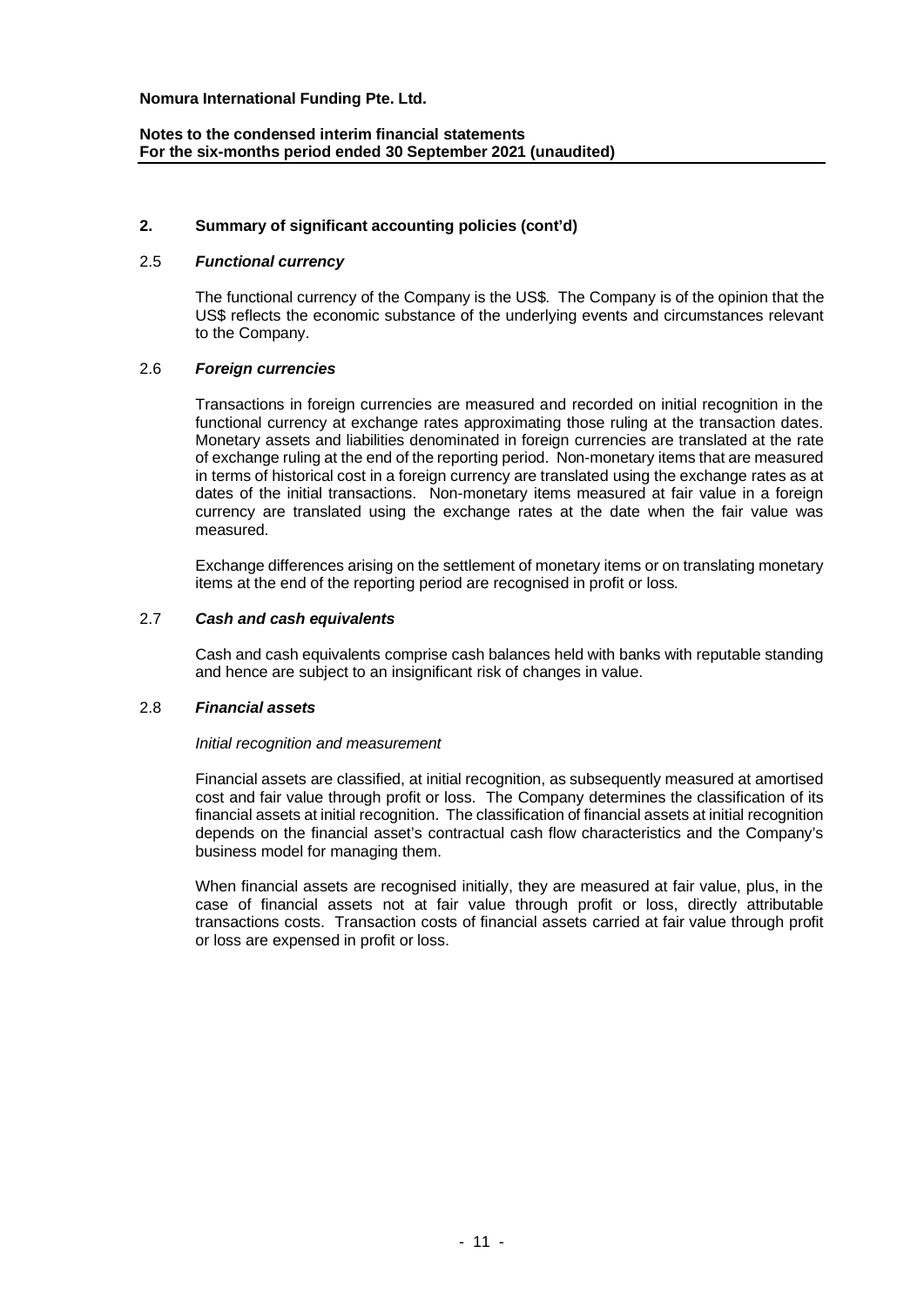# **2. Summary of significant accounting policies (cont'd)**

# 2.8 *Financial assets (cont'd)*

#### *Subsequent measurement*

The subsequent measurement of financial assets depends on their classification as follows:

#### (a) Financial assets at fair value through profit or loss

Financial assets at fair value through profit or loss includes financial assets held for trading and designated upon initial recognition as at fair value through profit or loss. All derivatives that are held-for-trading are fair value through profit or loss. Financial assets designated at fair value through profit or loss are fully funded over-the-counter equity options which are risk managed on a fair value basis where the Company elects the fair value option.

Subsequent to initial recognition, financial assets in this category are measured at fair value with gains or losses arising from changes in fair value recognised in profit or loss within "net losses from trading activities".

#### (b) Financial assets at amortised cost

The Company measures financial assets at amortised cost if both of the following conditions are met:

- The financial asset is held within a business model with the objective to hold financial assets in order to collect contractual cash flows; and
- The contractual terms of the financial asset give rise on specified dates to cash flows that are solely payments of principal and interest on the principal amount outstanding.

Financial assets at amortised cost are subsequently measured using the effective interest method and are subject to impairment. Gains and losses are recognised in profit or loss when the asset is derecognised or impaired, and through amortisation process.

Financial assets at amortised cost are subsequently measured using the effective interest method and are subject to impairment. Gains and losses are recognised in profit or loss when the asset is derecognised or impaired, and through amortisation process. Financial assets at amortised cost include loans, receivables from third parties and receivables from related companies that are held for the collection of contractual cash flows.

#### *Regular way purchase or sale of a financial asset*

All regular way purchases and sales of financial assets are recognised or derecognised on the trade date i.e., the date that Company commits to purchase or sell the asset. Regular way purchases or sales are purchases or sales of financial assets that require delivery of assets within the financial period generally established by regulation or convention in the marketplace concerned.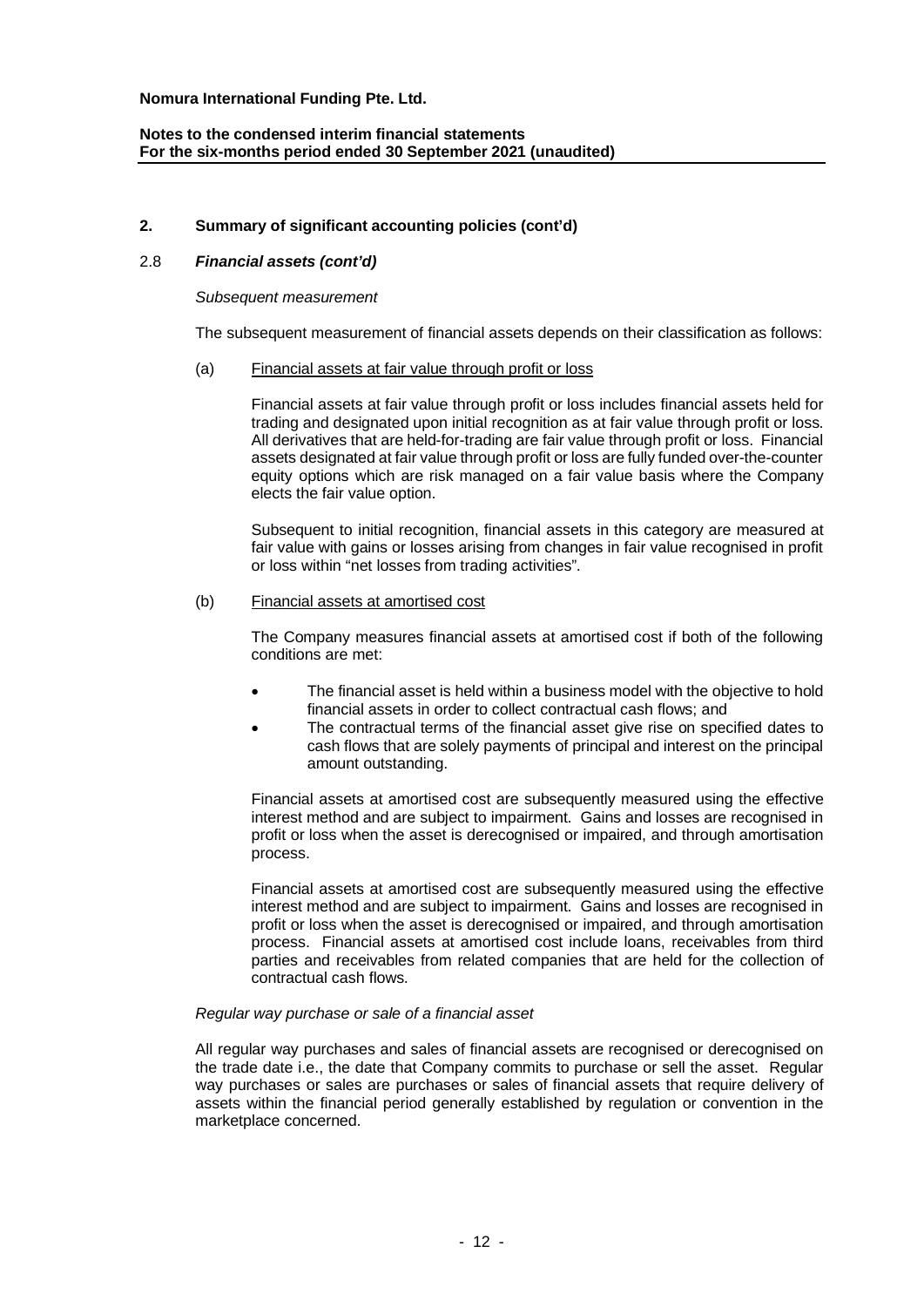# **2. Summary of significant accounting policies (cont'd)**

# 2.8 *Financial assets (cont'd)*

#### *De-recognition*

A financial asset (or, where applicable a part of a financial asset or part of a group of similar financial assets) is derecognised where:

- The contractual rights to receive cash flows from the asset have expired;
- The Company retains the contractual rights to receive cash flows from the asset, but has assumed an obligation to pay them in full without material delay to a third party under a "pass-through" arrangement; or
- The Company has transferred its rights to receive cash flows from the asset and either: (a) has transferred substantially all the risks and rewards of the asset; or (b) has neither transferred nor retained substantially all the risks and rewards of the asset, but has transferred control of the asset.

Where the Company has transferred its rights to receive cash flows from an asset and has neither transferred nor retained substantially all the risks and rewards of the asset nor transferred control of the asset, the asset is recognised to the extent of the Company's continuing involvement in the asset. In that case, the Company recognises an associated liability. The transferred asset and the associated liability are measured on a basis that reflects the rights and obligations that the Company has retained. Continuing involvement that takes the form of a guarantee over the transferred asset is measured at the lower of the original carrying amount of the asset and the maximum amount of consideration that the Company could be required to repay.

Where continuing involvement takes the form of a written and/or purchased option on the transferred asset, the extent of the Company's continuing involvement is the amount of the transferred asset that the Company may repurchase, except that in the case of a written put option on an asset measured at fair value, the extent of the Company's continuing involvement is limited to the lower of the fair value of the transferred asset and the option exercise price.

On derecognition of a financial asset in its entirety, the differences between the carrying amount and the sum of: (a) the consideration received (including any new asset obtained less any new liability assumed); and (b) any cumulative gains or losses that have been recognised directly in other comprehensive income is recognised in profit or loss.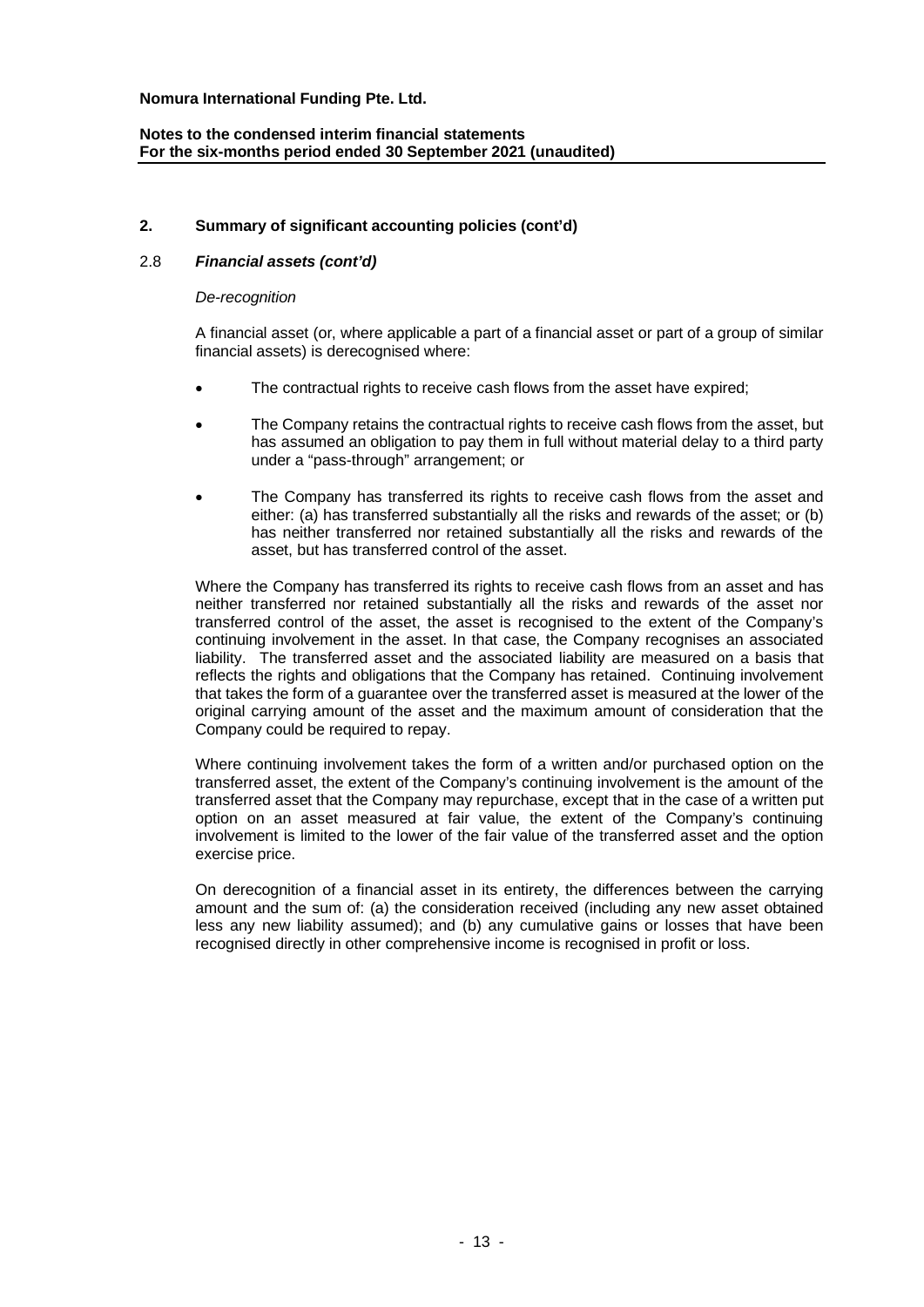### **Notes to the condensed interim financial statements For the six-months period ended 30 September 2021 (unaudited)**

### **2. Summary of significant accounting policies (cont'd)**

### 2.9 *Impairment of financial assets*

#### *General ECL impairment model*

The Company leverages the Nomura Group's models/parameters used for Basel reporting purposes, where feasible and available, with modifications to align to IFRS 9 requirements. Under this model, the ECL associated with a financial asset is typically a product of its probability of default ("PD"), loss given default ("LGD") and exposure at default ("EAD") discounted using the original effective interest rate to the reporting date.

- PD PDs are sourced from industry data and validated based on historical experience, incorporating forward-looking scenarios.
- LGD LGDs are determined by class of financial instrument based on historical experience of loss and recovery rates for similar financial instruments and other relevant industry data. Adjustments are made to reflect impact of collateral and integral credit enhancements.
- EAD EAD is based on the current gross carrying value of the financial instruments, with adjustments made for significant scheduled or potential repayment and drawdowns.

ECL models are subject to an independent assurance process, which is managed by the Risk Model Validation Group ("RMVG"), and are also reviewed regularly for its logic and conceptual soundness, together with the integrity of model inputs and outputs.

#### *Assessment of significant increase in credit risk*

Under the General ECL impairment model, determination of whether a significant increase in credit risk has occurred at each reporting date is primarily through observed changes in internal credit ratings between initial recognition and reporting date, which is more than prespecified thresholds.

Non-credit impaired exposures more than 30 days past due are considered to have experienced a significant increase in credit risk, and are transferred to Stage 2.

Exposures are transferred back to Stage 1 when they no longer meet the criteria for a significant increase in credit risk.

The Company considers "low credit risk" to meet all of the following criteria.

- Low default risk possess an investment grade credit rating using a combination of internal and external credit rating model;
- The obligor has a strong capacity in the short term to meet its obligations;
- Expectations that adverse change in economic and business conditions will not necessary reduce the ability of the obligor to meet its obligations.

The Company applies low credit risk simplifications for cash balances with banks, reverse repurchase agreements and receivables from related companies. For the loans and advances carried at amortised cost, due to the low default history, days past due is used as backstop if there is a significant increase in credit risk.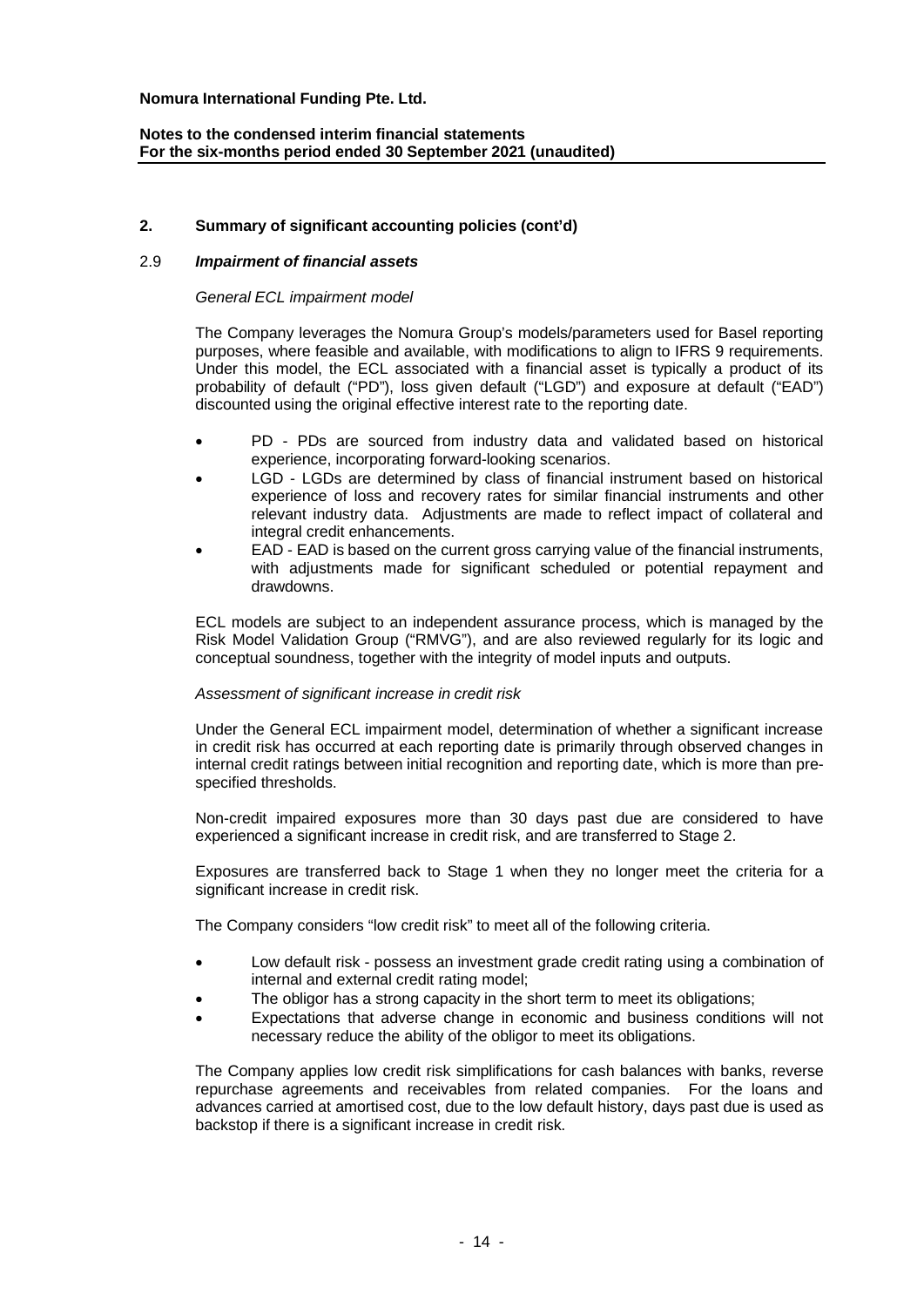### **Notes to the condensed interim financial statements For the six-months period ended 30 September 2021 (unaudited)**

### **2. Summary of significant accounting policies (cont'd)**

### 2.9 *Impairment of financial assets (cont'd)*

#### *Definition of default for credit-impaired financial assets*

Exposures are classified as Stage 3 if these are deemed to be credit-impaired or have demonstrated objective evidence of default as at the reporting date.

The Company uses the following criteria to determine whether there is evidence of default:

- Default or delinquency in interest or principal payments
- Granting of a concession to existing contractual terms for economic or legal reasons relating to the borrower's financial difficulty
- Bankruptcy filings, liquidation or other winding-up or cessation of business of an obligor or other similar situations

Exposures which are 90 days or more past due are considered to be credit impaired, and are transferred to Stage 3.

Exposures that are credit-impaired are classified as Stage 3 and could be upgraded to Stage 1 or Stage 2 if supported by repayment capability, cash flows and financial position of the borrower and it is unlikely that the exposure will be classified again as credit-impaired in the future.

#### *Expected Life*

When measuring Stage 2 or 3 ECL, cash flows over the expected remaining life of the financial asset are considered. The expected life for this purpose is the maximum contractual period over which the Company is exposed to credit risk from the financial instrument.

#### *Governance framework*

ECL models are subject to an independent assurance process, which is managed by the Risk Model Validation Group ("RMVG"), and are also reviewed regularly. This assurance process covers the review of the underlying ECL methodology including its logic and conceptual soundness, together with the integrity of model inputs and outputs.

# *Simplified ECL impairment model*

Simplified ECL impairment model is applied to trade receivables, other receivables and other assets.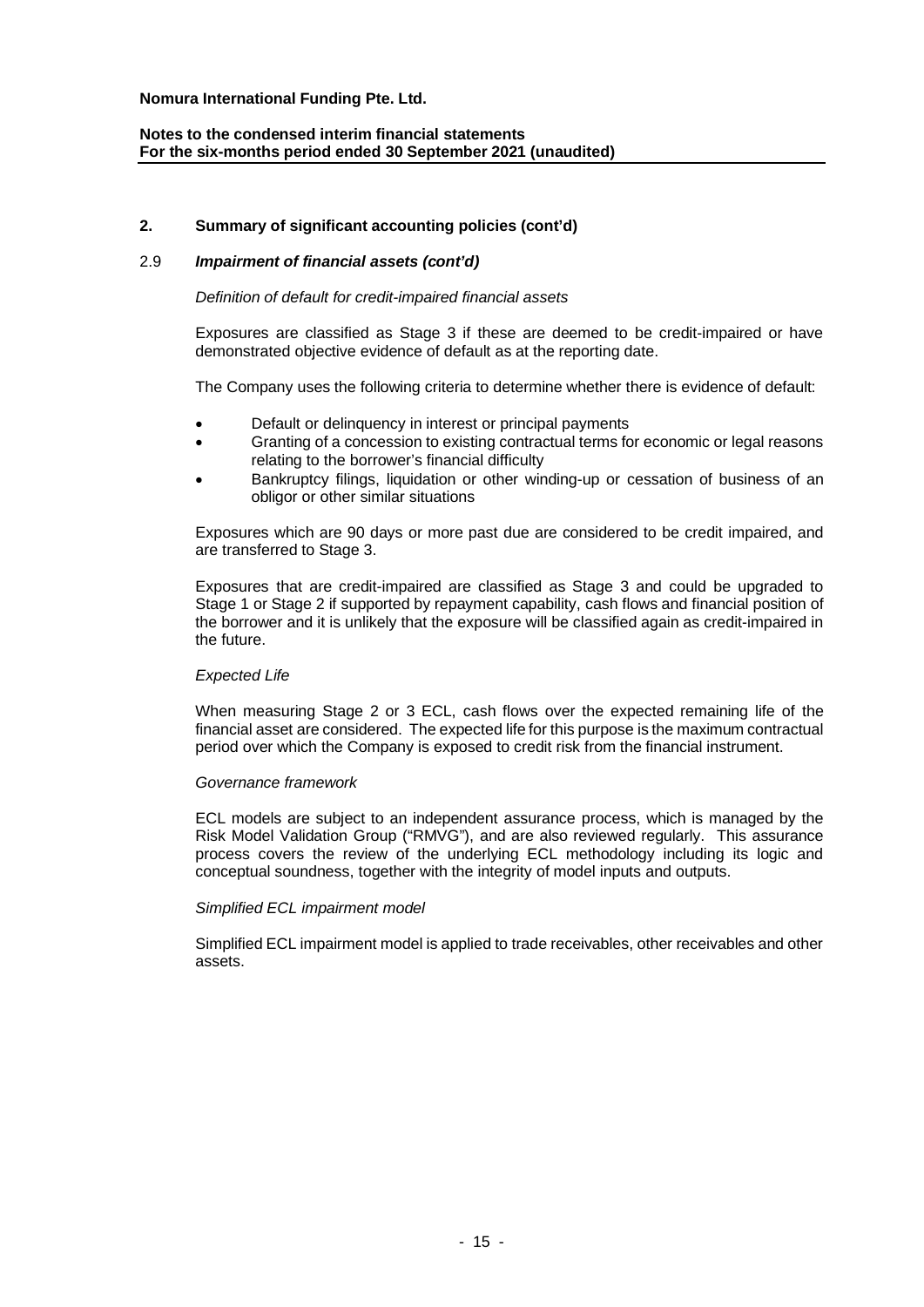# **2. Summary of significant accounting policies (cont'd)**

#### 2.10 *Financial liabilities*

#### *Initial recognition and measurement*

Financial liabilities are recognised when, and only when, the Company becomes a party to the contractual provisions of the financial instrument. In addition, they are not generally recognised unless one of the parties has performed or the contract is a derivative contract not exempted from the scope of IFRS 9. The Company determines the classification of its financial liabilities at initial recognition.

All financial liabilities are recognised initially at fair value plus in the case of financial liabilities not at fair value through profit or loss, directly attributable transaction costs.

#### *Subsequent measurement*

The subsequent measurement of financial liabilities depends on their classifications as follows:

#### (a) Financial liabilities at fair value through profit or loss

Financial liabilities at fair value through profit or loss include financial liabilities heldfor-trading and financial liabilities designated at fair value through profit or loss. Financial liabilities are classified as held-for-trading if they are acquired for the purpose of selling in the near term. This category includes derivative financial instruments entered into by the Company that are not designated as hedging instruments in hedge relationships. Separated embedded derivatives are also classified as held-for-trading unless they are designated as effective hedging instruments. Financial liabilities designated at fair value through profit or loss includes structured notes issued by the company which are risk managed on a fair value basis and fully funded derivative contracts where initial investment of greater than 90% of the notional of the embedded derivative has been received where the Company elects the fair value option.

Subsequent to initial recognition, financial liabilities at fair value through profit or loss are measured at fair value. Any gains or losses arising from changes in fair value of the financial liabilities are recognised in profit or loss. Any gains or losses arising from changes in own credit risk of notes issued are recognised in the other comprehensive income.

#### (b) Financial liabilities at amortised cost

After initial recognition, financial liabilities that are not carried at fair value through profit or loss are subsequently measured at amortised cost using the effective interest method. Gains and losses are recognised in profit or loss when the liabilities are derecognised, and through the amortisation process.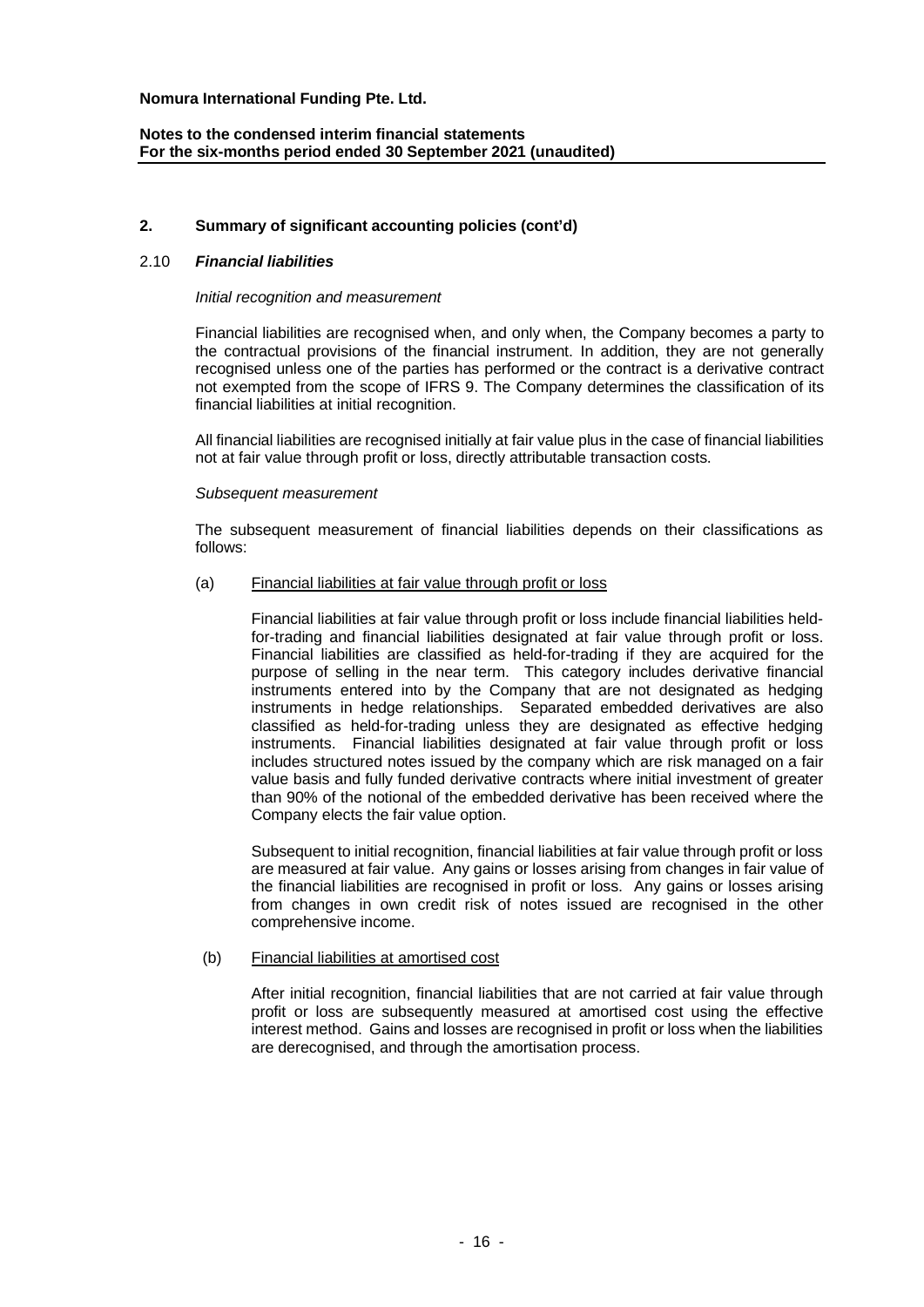### **2. Summary of significant accounting policies (cont'd)**

### 2.10 *Financial liabilities (cont'd)*

#### *De-recognition*

A financial liability is de-recognised when the obligation under the liability is discharged, cancelled or expires. When an existing financial liability is replaced by another from the same lender on substantially different terms, or the terms of an existing liability are substantially modified, such an exchange or modification is treated as a de-recognition of the original liability and the recognition of a new liability. The difference between the carrying value of the original financial liability and the consideration is recognised in profit or loss. However, the own credit risk of notes issued is not allowed to be recycled to profit or loss upon derecognition.

#### 2.11 *Offsetting of financial instruments*

Financial assets and financial liabilities are offset and the net amount is presented in the balance sheet, when and only when, there is a currently enforceable legal right to set-off the recognised amounts and there is an intention to settle on a net basis, or to realise the assets and settle the liabilities simultaneously.

Amounts due to/due from counterparties are only netted if there is a legal right to offset and management intends to settle on a net basis, or to realise an asset and settle the liability simultaneously. At present, no transactions meet these criteria and no amounts due to/due from by counterparties have been netted.

#### 2.12 *Provisions*

Provisions are recognised when the Company has a present obligation (legal or constructive) as a result of a past event, it is probable that an outflow of resources embodying economic benefits will be required to settle the obligation and the amount of the obligation can be estimated reliably.

Provisions are reviewed at the end of each reporting period and adjusted to reflect the current best estimate. If it is no longer probable that an outflow of economic resources will be required to settle the obligation, the provisions are reversed. If the effect of the time value of money is material, provisions are discounted using a current pre-tax rate that reflects, where appropriate, the risks specific to the liability. When discounting is used, the increase in the provisions due to the passage of time is recognised as a finance cost.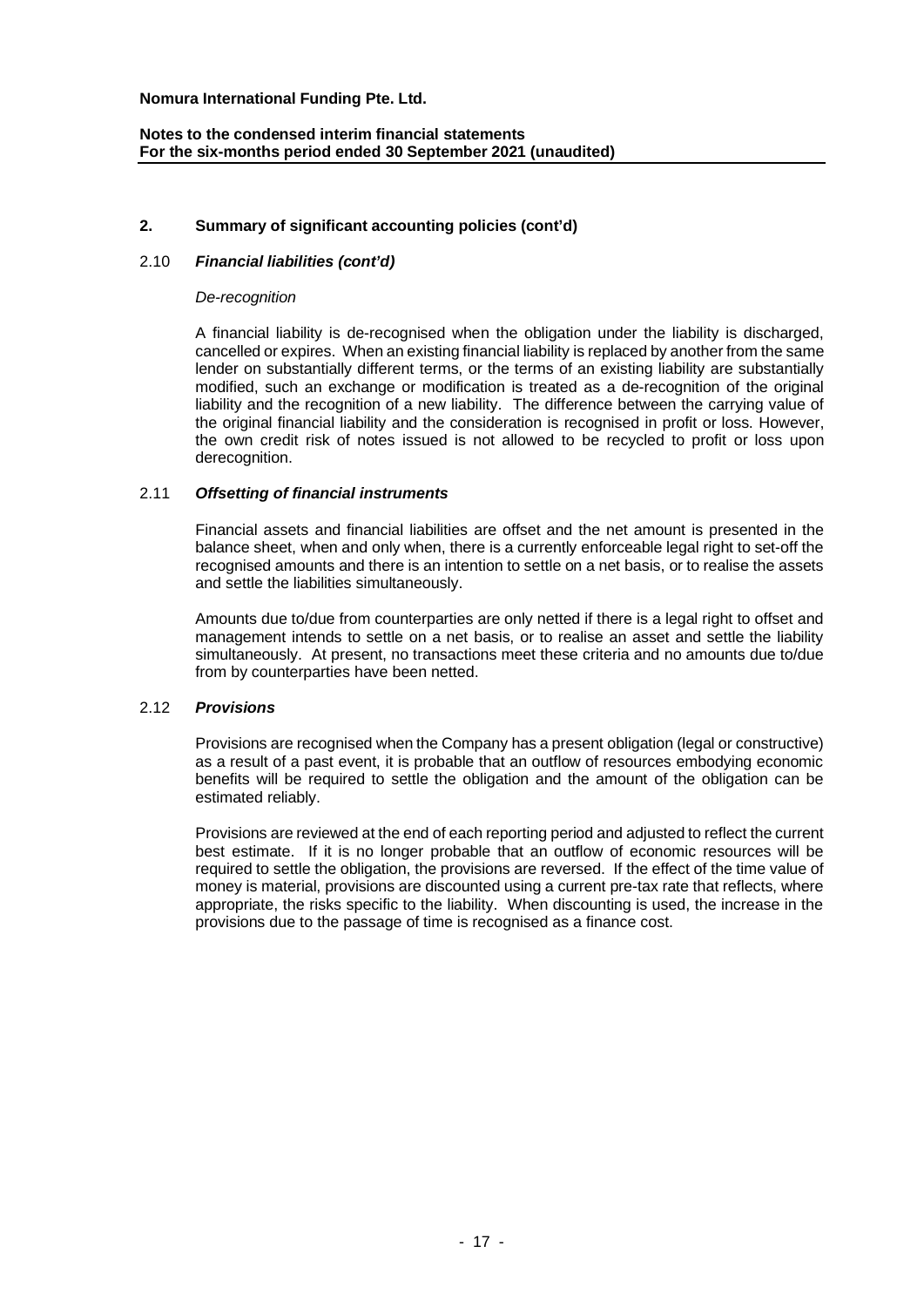# **Notes to the condensed interim financial statements For the six-months period ended 30 September 2021 (unaudited)**

### **2. Summary of significant accounting policies (cont'd)**

#### 2.13 *Revenue*

Revenue is recognised to the extent that it is probable that the economic benefits will flow to the Company and the revenue can be reliably measured, regardless of when the payment is made. Revenue is measured at the fair value of consideration received or receivable, taking into account contractually defined terms of payment and excluding taxes or duty. The following recognition criteria must also be met before revenue is recognised:

(a) *Interest income*

Interest income is recognised on a time proportion basis using the effective interest rate which is the rate that exactly discounts the estimated future cash receipts through the expected life of the financial instruments or a shorter period, where appropriate, to the net carrying amount of the financial assets or liabilities.

(b) *Other income*

Other income includes service fee income performed on behalf of related companies over time and the transfer pricing income accrued based on the globally agreed methodology applicable for trading activities.

(c) *Net losses from trading activities*

Net losses from trading activities include gains and losses from changes in fair value of financial assets and liabilities designated at fair value through profit or loss and derivative financial assets and liabilities.

#### 2.14 *Taxes*

(a) *Current income tax*

Current income tax assets and liabilities for the current and prior periods are measured at the amount expected to be recovered from or paid to the taxation authorities. The tax rates and tax laws used to compute the amount are those that are enacted or substantively enacted at the end of the reporting period.

Current income taxes are recognised in profit or loss except to the extent that the tax relates to items recognised outside profit or loss, either in other comprehensive income or directly in equity.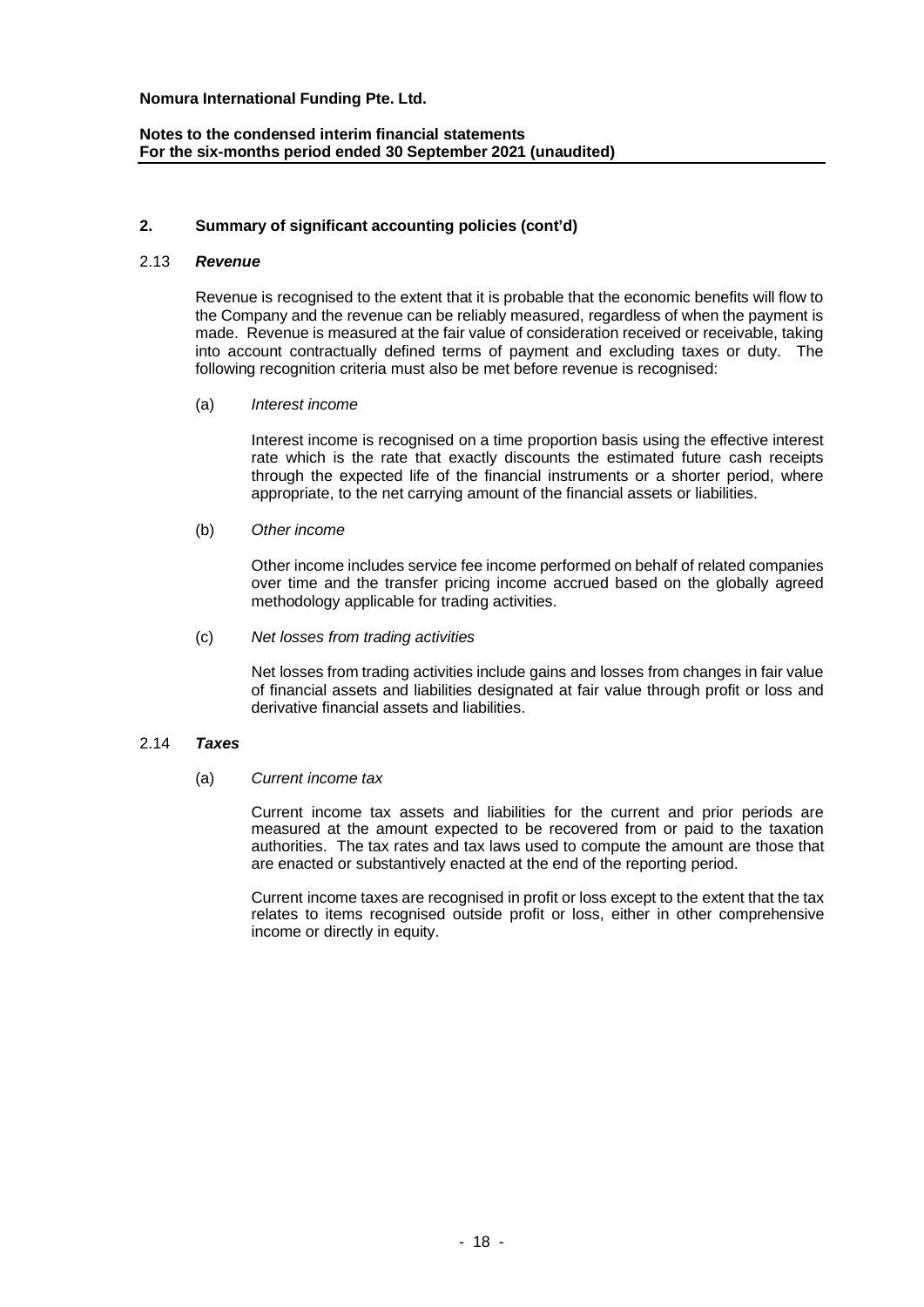# **2. Summary of significant accounting policies (cont'd)**

#### 2.14 *Taxes (cont'd)*

(b) *Deferred tax*

Deferred tax is provided using the liability method on temporary differences at the end of the reporting period between the tax bases of assets and liabilities and their carrying amount for financial reporting purposes.

Deferred tax liabilities are recognised for all temporary differences, except:

- where the deferred tax liability arises from the initial recognition of goodwill or of an asset or liability in a transaction that is not a business combination and, at the time of the transaction, affects neither the accounting profit nor taxable profit or loss; and
- in respect of taxable temporary differences associated with investments in subsidiaries, associates and interests in joint ventures, where the timing of the reversal of the temporary differences can be controlled and it is probable that the temporary differences will not reverse in the foreseeable future.

Deferred tax assets are recognised for all deductible temporary differences, carry forward of unused tax credits and unused tax losses, to the extent that it is probable that taxable profit will be available against which the deductible temporary differences and the carry forward of unused tax credits and unused tax losses can be utilised except:

where the deferred tax asset relating to the deductible temporary differences arises from the initial recognition of an asset or liability in a transaction that is not a business combination and, at the time of the transaction, affects neither the accounting profit nor taxable profit or loss.

The carrying amount of deferred tax asset is reviewed at the end of each reporting period and reduced to the extent that it is no longer probable that sufficient taxable profit will be available to allow all or part of the deferred tax asset to be utilised. Unrecognised deferred tax assets are reassessed at the end of each reporting period and are recognised to the extent that it has become probable that future taxable profit will allow the deferred tax asset to be recovered.

Deferred tax assets and liabilities are measured at the tax rates that are expected to apply to the financial period when the asset is realised or the liability is settled, based on tax rates and tax laws that have been enacted or substantively enacted at the end of the reporting period.

Deferred tax relating to items recognised outside profit or loss is recognised outside profit or loss. Deferred tax items are recognised in correlation to the underlying transaction either in other comprehensive income or directly in equity.

Deferred tax assets and deferred tax liabilities are offset, if a legally enforceable right exists to set-off current income tax assets against current income tax liabilities and the deferred taxes relate to the same taxable entity and the same taxation authority.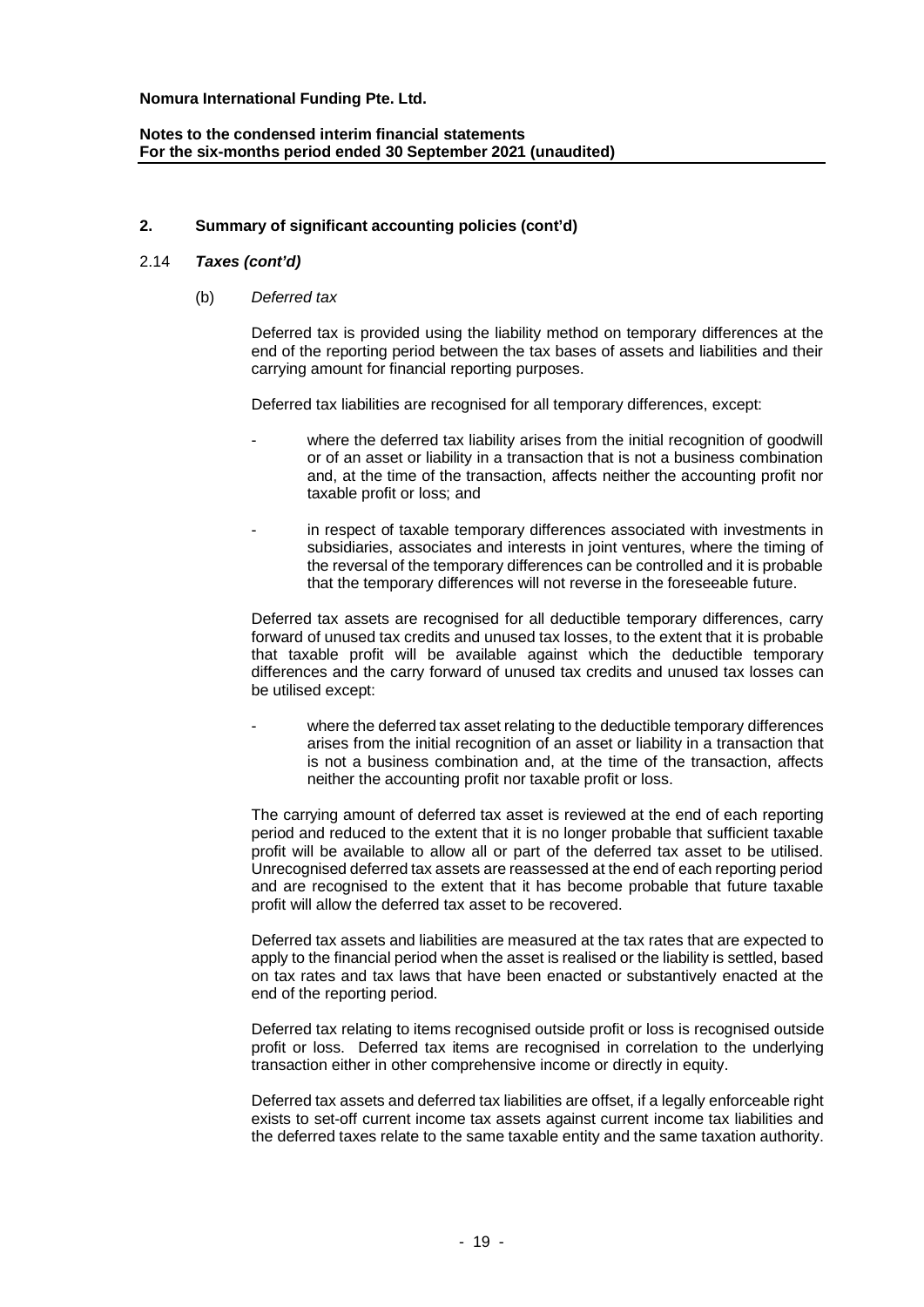# **Notes to the condensed interim financial statements For the six-months period ended 30 September 2021 (unaudited)**

### **2. Summary of significant accounting policies (cont'd)**

### 2.14 *Taxes (cont'd)*

(c) *Sales tax*

Revenues, expenses and assets are recognised net of the amount of sales tax except:

- Where the sales tax incurred in a purchase of assets or services is not recoverable from the taxation authority, in which case the sales tax is recognised as part of the cost of acquisition of the asset or as part of the expense item as applicable; and
- Receivables and payables that are stated with the amount of sales tax included.

The net amount of sales tax recoverable from, or payable to, the taxation authority is included as part of receivables or payables in the balance sheet.

### 2.15 *Employee benefits*

(a) *Defined contribution plan*

As required by law in Singapore, the Company makes contribution to the state retirement scheme, the Central Provident Fund ("CPF"), a defined contribution pension scheme. These contributions are recognised as an expense in the period in which the related service is performed.

(b) *Employee leave entitlement*

Employee entitlements to annual leave are recognised when they are accrued to employees. A provision is made for the estimated liability for leave as a result of services rendered by employees up to the end of the reporting period.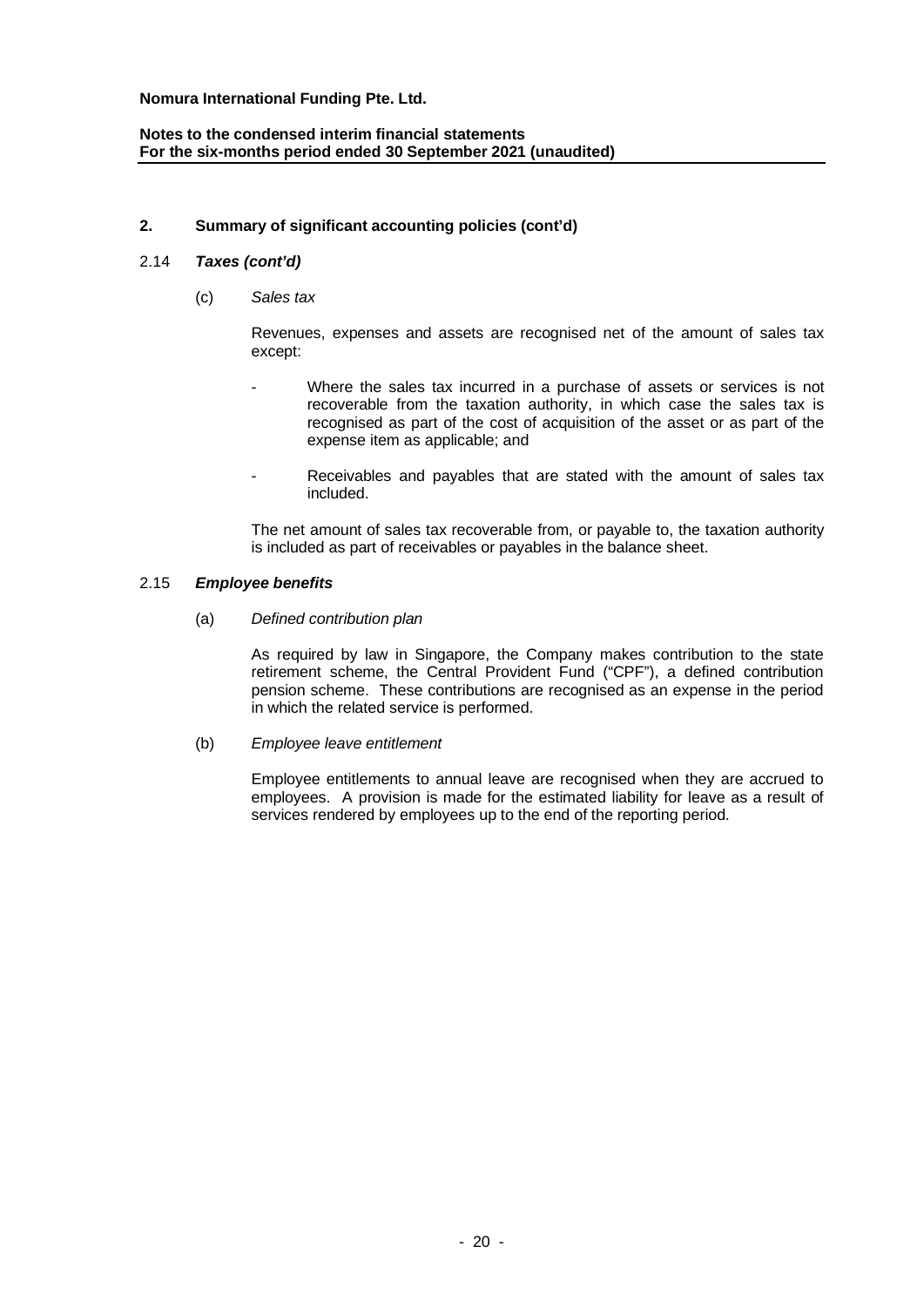# **2. Summary of significant accounting policies (cont'd)**

# 2.16 *Related parties*

A related party is defined as follows:

- (a) A person or a close member of that person's family is related to the Company if that person:
	- (i) Has control or joint control over the Company;
	- (ii) Has significant influence over the Company; or
	- (iii) Is a member of the key management personnel of the Company or of a parent of the Company.
- (b) An entity is related to the Company if any of the following conditions applies:
	- (i) The entity and the Company are members of the same group (which means that each parent, subsidiary and fellow subsidiary is related to the others);
	- (ii) One entity is an associate or joint venture of the other entity (or an associate or joint venture of a member of a group of which the other entity is a member);
	- (iii) Both entities are joint ventures of the same third party;
	- (iv) One entity is a joint venture of a third entity and the other entity is an associate of the third entity;
	- (v) The entity is a post-employment benefit plan for the benefit of employees of either the Company or an entity related to the Company. If the Company is itself such a plan, the sponsoring employers are also related to the Company;
	- (vi) The entity is controlled or jointly controlled by a person identified in (a);
	- (vii) A person identified in (a) (i) has significant influence over the entity or is a member of the key management personnel of the entity (or of a parent of the entity); or
	- (viii) The entity, or any member of a group of which it is a part, provides key management personnel services to the reporting entity or to the parent of the reporting entity.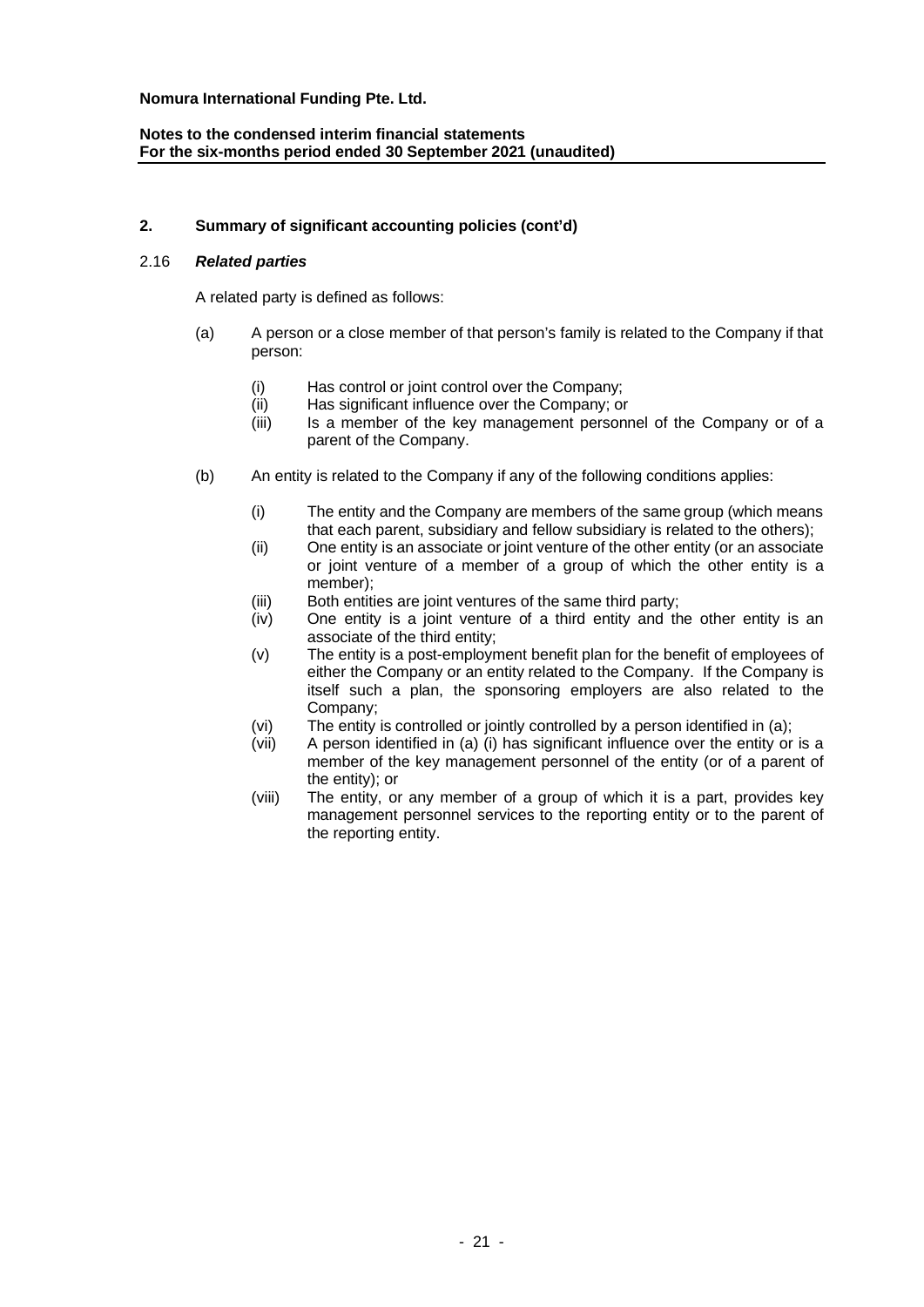### **Notes to the condensed interim financial statements For the six-months period ended 30 September 2021 (unaudited)**

### **2. Summary of significant accounting policies (cont'd)**

#### 2.17 *Interest rate benchmark reform*

Nomura Group (comprising the ultimate holding company and related companies, including the Company), is actively working on a transition away from IBOR to risk free rates ("RFR") and migration to one or more alternative rates has already begun as of 30 September 2021. Nomura Group is assessing impacts, managing IBOR transition and seeking to mitigate risks. An analysis has been conducted to identify the processes and systems required to be changed. Migrations for existing IBOR positions are being performed with the involvement of multiple departments across the Nomura Group.

As part of the transition process, the Nomura Group is currently focused on active transitioning from legacy IBOR referenced contracts by discussing with counterparties on the remediation required. The progress is dependent on counterparties' readiness to transit.

During the reporting period, the Company has started the transition for the derivative contracts where the publication of such IBOR ends by December 2021. Completion of the transition of such contracts is expected by the end of December 2021. For the notes issued by the Company referencing IBOR, the Company is actively performing the transition process, such as getting consent from the noteholders for the note contract changes. The Company has stopped entering into new contracts referencing IBOR, except for EURIBOR, where its publication continues and for risk management purposes. All loans are referencing to risk-free rates as at 30 September 2021.

The amounts in the below table provides an indication of the extent of the Company's exposure to the IBOR benchmarks that are due to be replaced. Amounts are in respect of financial instruments that:

- (a) contractually reference an interest rate benchmark that is planned to transition to an alternative benchmark;
- (b) have a contractual maturity beyond the date by which the reference interest rate benchmark is expected to cease; and
- (c) are recognised on the Company's balance sheet

|                                                                                    | <b>USD</b><br>LIBOR <sup>2</sup><br>USD'000 | <b>EUR</b><br><b>LIBOR</b><br>USD'000 | <b>GBP</b><br><b>LIBOR</b><br>USD'000 | Other <sub>1</sub><br>USD'000 | Total<br>USD'000 |
|------------------------------------------------------------------------------------|---------------------------------------------|---------------------------------------|---------------------------------------|-------------------------------|------------------|
| Financial assets designated<br>at fair value through profit<br>or loss             | 30.384                                      |                                       |                                       |                               | 30,384           |
| <b>Financial liabilities</b><br>designated at fair value<br>through profit or loss | (1, 283, 734)                               |                                       | (14,217)                              | (25, 814)                     | (1,323,765)      |
| Derivative notional contract<br>amount <sup>2</sup>                                | 141,201,274                                 | 31,588                                | 762,401                               | 391.238                       | 142,386,502      |

**<sup>1</sup>** Comprises of financial instruments referencing other significant benchmark rates yet to transition to alternative benchmarks (JPY, CNY and CHF Libor).

**<sup>2</sup>** Where derivatives references more than one interest rate benchmark, the notional contract amount have been disclosed under the respective interest rate benchmarks. As at 30 September 2021, there were USD20m of credit default swaps which has been grossed up accordingly.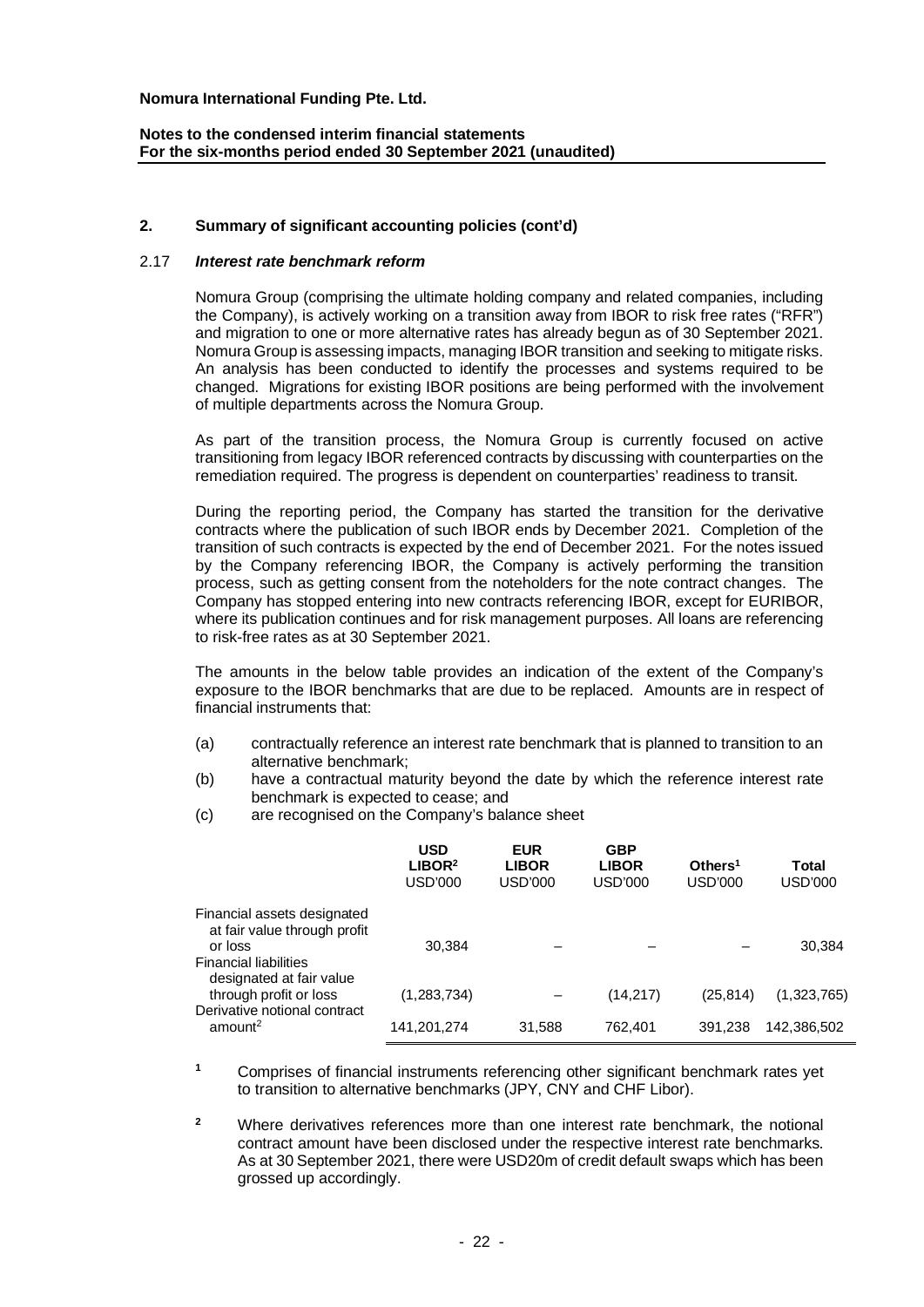### **Notes to the condensed interim financial statements For the six-months period ended 30 September 2021 (unaudited)**

#### **3. Interest income**

|                                                                                                | For the six<br>30 September<br>2021<br>USD'000 | For the six<br>months ended months ended<br>30 September<br>2020<br><b>USD'000</b> |
|------------------------------------------------------------------------------------------------|------------------------------------------------|------------------------------------------------------------------------------------|
| Loans due from related companies<br>Collaterals placed with related companies<br><b>Others</b> | 82,963<br>273<br>80                            | 111,949<br>193<br>189                                                              |
|                                                                                                | 83,316                                         | 112,331                                                                            |

Total interest income (calculated using effective interest rate) for financial assets that are measured at amortised cost is USD83,316,000 (2020: USD112,331,000).

# **4. Net losses from trading activities**

|                                                                                                                    | For the six<br>months ended months ended<br>30 September<br>2021<br><b>USD'000</b> | For the six<br>30 September<br>2020<br>USD'000 |
|--------------------------------------------------------------------------------------------------------------------|------------------------------------------------------------------------------------|------------------------------------------------|
| Financial instruments held for trading<br>Financial liabilities designated at fair value through<br>profit or loss | (256, 209)                                                                         | 70,839                                         |
|                                                                                                                    | 185,448                                                                            | (268, 013)                                     |
|                                                                                                                    | (70, 761)                                                                          | (197, 174)                                     |

Interest expense on financial liabilities designated at fair value through profit or loss is USD115,644,000 (2020: USD85,636,000).

#### **5. Other income**

|                                         | For the six<br>30 September<br>2021<br><b>USD'000</b> | For the six<br>months ended months ended<br>30 September<br>2020<br><b>USD'000</b> |
|-----------------------------------------|-------------------------------------------------------|------------------------------------------------------------------------------------|
| Service fees<br>Transfer pricing income | 1,851<br>2,168                                        | 1,743<br>63,153                                                                    |
|                                         | 4,019                                                 | 64,896                                                                             |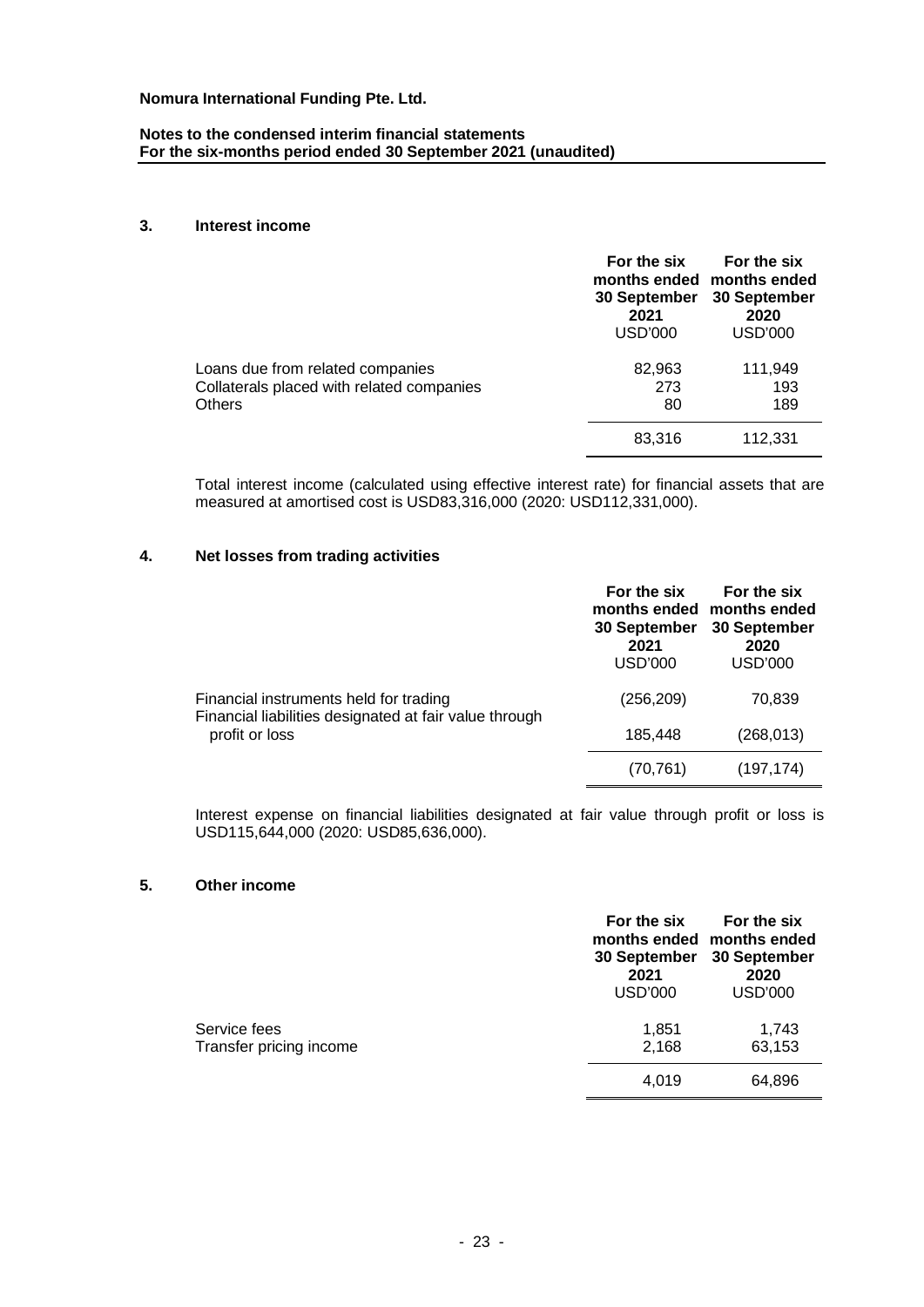#### **Notes to the condensed interim financial statements For the six-months period ended 30 September 2021 (unaudited)**

# **6. Staff costs**

|                                                  | For the six<br>30 September<br>2021<br>USD'000 | For the six<br>months ended months ended<br>30 September<br>2020<br><b>USD'000</b> |
|--------------------------------------------------|------------------------------------------------|------------------------------------------------------------------------------------|
| Salaries, wages, bonuses and other staff related |                                                |                                                                                    |
| expenses                                         | 70                                             | 63                                                                                 |
| Defined contribution plan                        |                                                |                                                                                    |
|                                                  |                                                |                                                                                    |

# **7. Other operating expenses**

|                                                                                                                           | For the six<br>months ended<br>30 September<br>2021<br>USD'000 | For the six<br>months ended<br>30 September<br>2020<br>USD'000 |
|---------------------------------------------------------------------------------------------------------------------------|----------------------------------------------------------------|----------------------------------------------------------------|
| Guarantee fees payable<br>Service fees paid<br>Legal and professional fees<br>Sales and withholding tax<br>Other expenses | 2,724<br>1,184<br>265<br>87<br>321                             | 2,605<br>1,017<br>443<br>72<br>205                             |
|                                                                                                                           | 4,581                                                          | 4,342                                                          |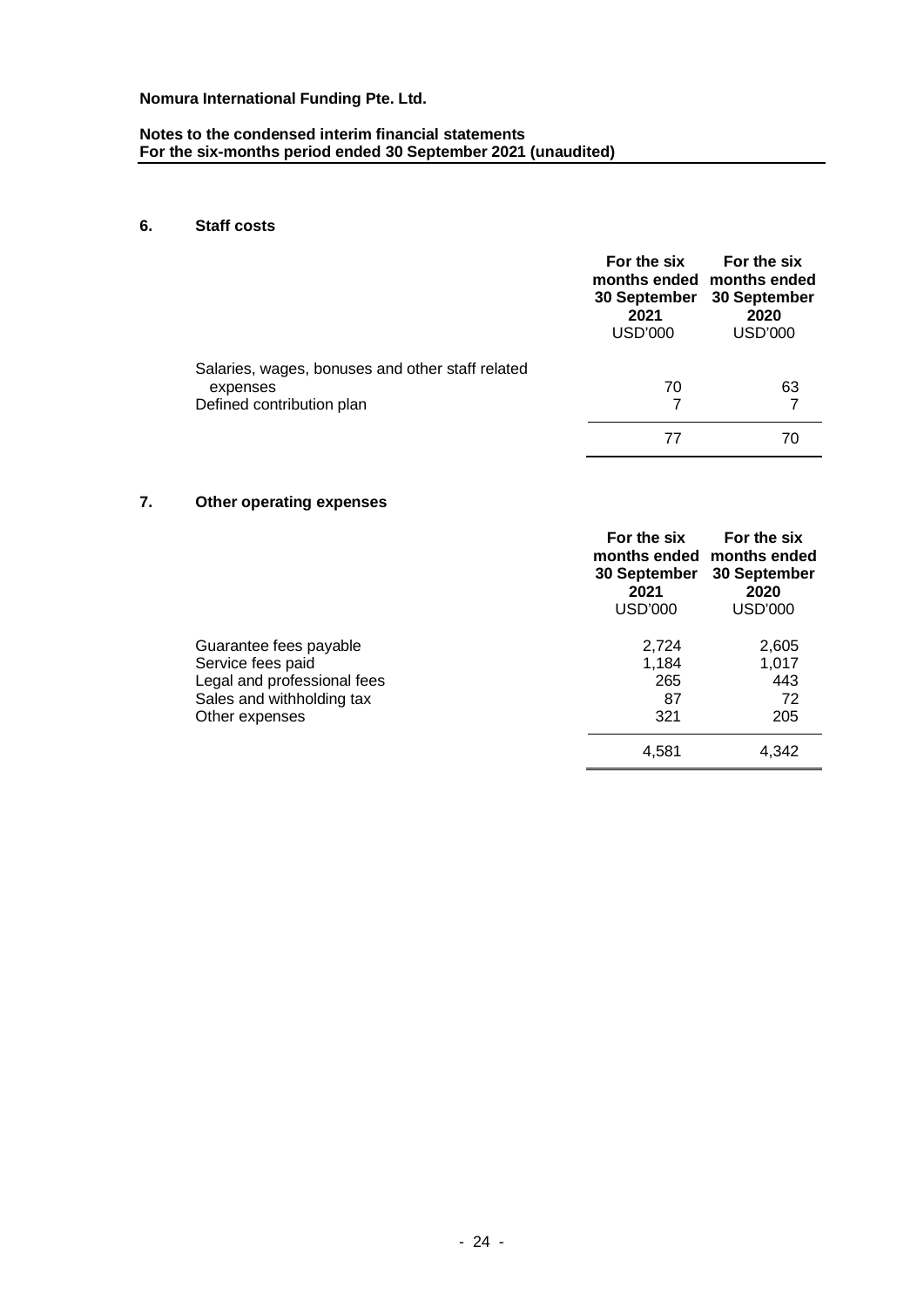### **Notes to the condensed interim financial statements For the six-months period ended 30 September 2021 (unaudited)**

#### **8. Allowance for impairment**

|                              | For the six<br>2021<br><b>USD'000</b> | For the six<br>months ended months ended<br>30 September 30 September<br>2020<br><b>USD'000</b> |
|------------------------------|---------------------------------------|-------------------------------------------------------------------------------------------------|
| <b>Stage 1 ECL allowance</b> |                                       |                                                                                                 |
| Loans (Note 11)              | 363                                   | 558                                                                                             |
|                              | 363                                   | 558                                                                                             |

The table below shows the movement in allowance for ECL during the period/year:

|       | <b>Balance at</b><br>1 April 2021<br><b>USD'000</b> | Charge to<br>income<br>statement<br><b>USD'000</b> | <b>Balance at 30</b><br><b>September</b><br>2021<br><b>USD'000</b> |
|-------|-----------------------------------------------------|----------------------------------------------------|--------------------------------------------------------------------|
| Loans | 1,598                                               | 363                                                | 1,961                                                              |
|       | 1.598                                               | 363                                                | 1,961                                                              |

The ECL balance above wholly relates to loans which are classified as Stage 1 ECL under IFRS 9. These receivables are not past due and are collectively assessed for impairment. There was no movement between ECL stages during the year. The increase in ECL was solely driven by the increase in carrying value of financial assets as at period end. As these are loans due from related companies which are relatively short term in nature, the ECL is not expected to be significant.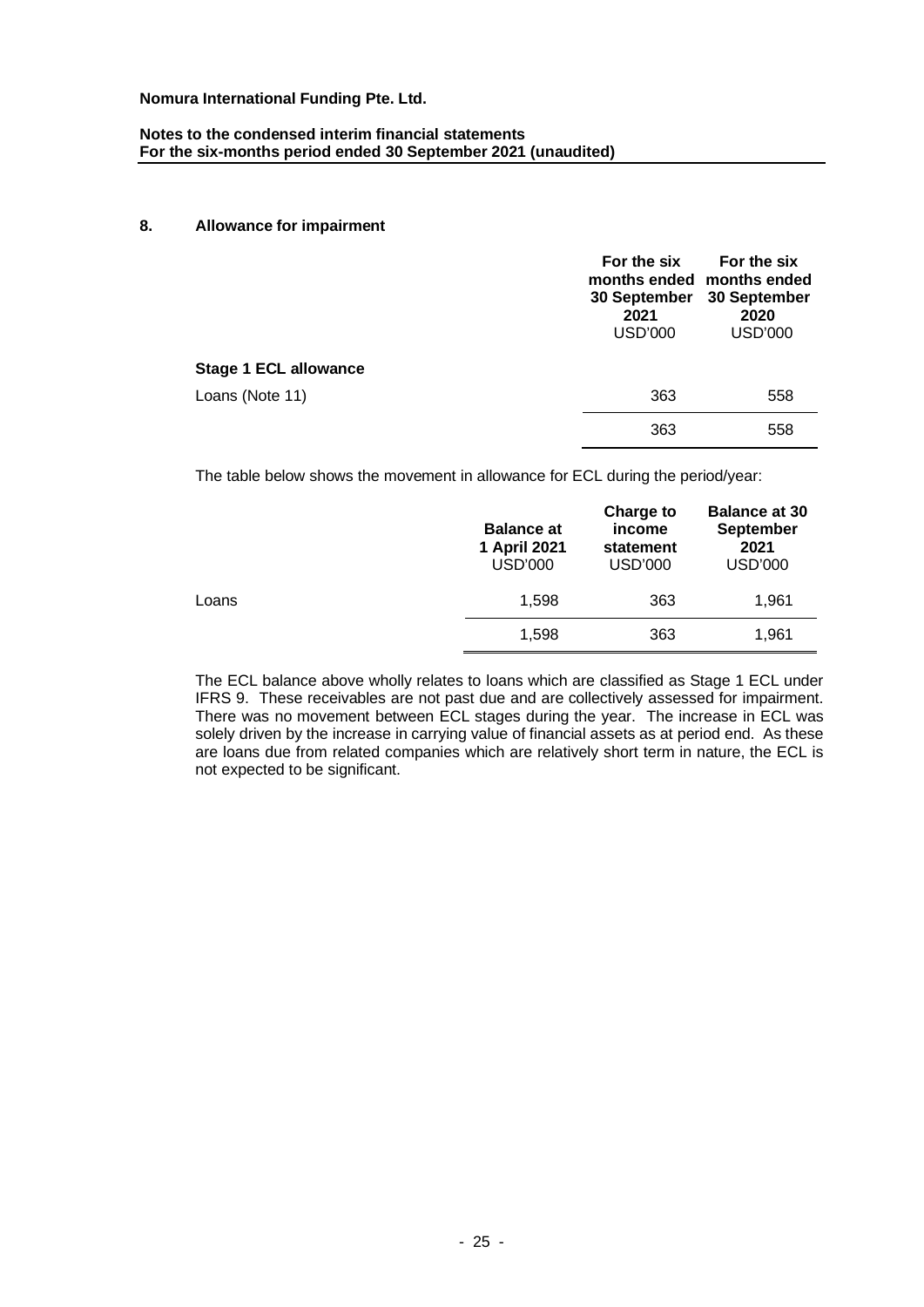### **Notes to the condensed interim financial statements For the six-months period ended 30 September 2021 (unaudited)**

#### **9. Cash and cash equivalents**

|                          | 30 September<br>2021<br>USD'000 | 31 March<br>2021<br>USD'000 |
|--------------------------|---------------------------------|-----------------------------|
| Cash balances with banks | 219.596                         | 376.724                     |

Cash balances with banks earn interest at prevailing deposit rates.

### **10. Financial assets designated at fair value through profit or loss**

The financial assets are fully funded over-the-counter ("OTC") equity options that are held for trading entered into with a related company, Nomura Securities Bermuda and they mature on June 2026. The notional value at the period ended was USD53,700,000 (31 March 2021: USD53,700,000). Fair value changes arising from changes in credit risk at the period ended was not significant.

#### **11. Loans**

|                                                  | 30 September<br>2021<br>USD'000 | 31 March<br>2021<br>USD'000 |
|--------------------------------------------------|---------------------------------|-----------------------------|
| Loans<br>Less: Allowance for impairment (Note 8) | 10,778,797<br>(1,961)           | 10,715,874<br>(1,598)       |
|                                                  | 10,776,836                      | 10,714,276                  |

Loans are unsecured, bear interest at various market rates with related spread. Loans have maturities ranging from October 2021 to April 2022.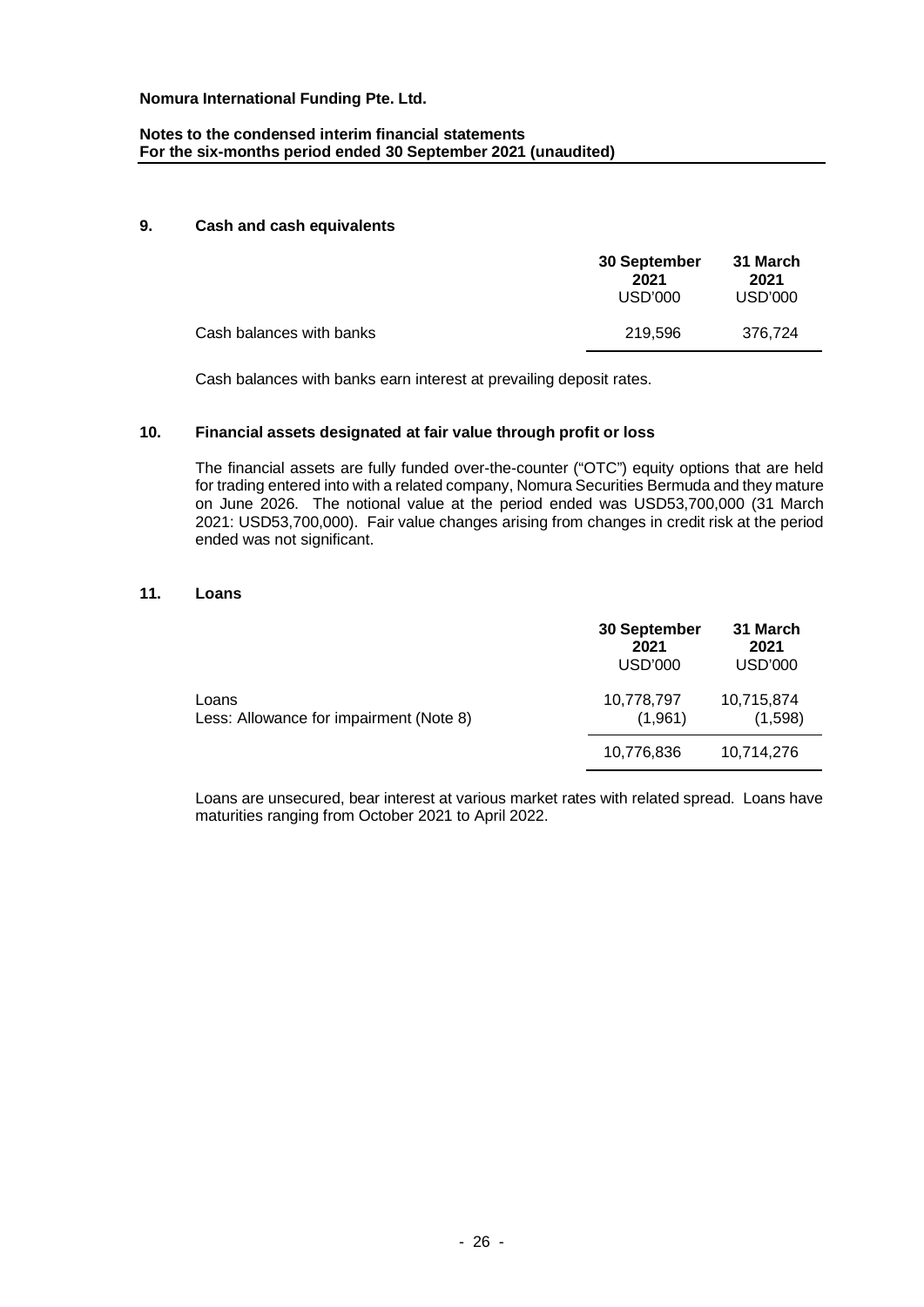### **Notes to the condensed interim financial statements For the six-months period ended 30 September 2021 (unaudited)**

### **12. Other assets**

|                                                                                                      | 30 September<br>2021<br><b>USD'000</b> | 31 March<br>2021<br><b>USD'000</b>           |
|------------------------------------------------------------------------------------------------------|----------------------------------------|----------------------------------------------|
| Collateral placed<br>Trade receivables<br>Interest receivable<br>Other receivables<br>Tax receivable | 528,369<br>220,033<br>22,080<br>885    | 399,896<br>151,081<br>23,071<br>19,383<br>38 |
|                                                                                                      | 771,367                                | 593,469                                      |

Trade and other receivables are unsecured, non-interest bearing and are due to settle within the next 12 months.

Collateral received or placed are unsecured, bear interest at US Federal Funds Rate and repayable within 30 days.

# **13. Other liabilities**

|                                                                                                                                          | 30 September<br>2021<br><b>USD'000</b>      | 31 March<br>2021<br><b>USD'000</b>        |
|------------------------------------------------------------------------------------------------------------------------------------------|---------------------------------------------|-------------------------------------------|
| Trade payables<br>Guarantee fee payables<br>Service fee payables<br>Other payables<br>Provision for staff related costs<br>Lease payable | 16,691<br>2,681<br>7,285<br>105<br>16<br>12 | 43,584<br>5,508<br>825<br>267<br>19<br>14 |
|                                                                                                                                          | 26,790                                      | 50,217                                    |

Guarantee fee payables are payable to Nomura Holdings Inc. and Nomura Securities Co. for the guarantee provided on the notes issued by the Company.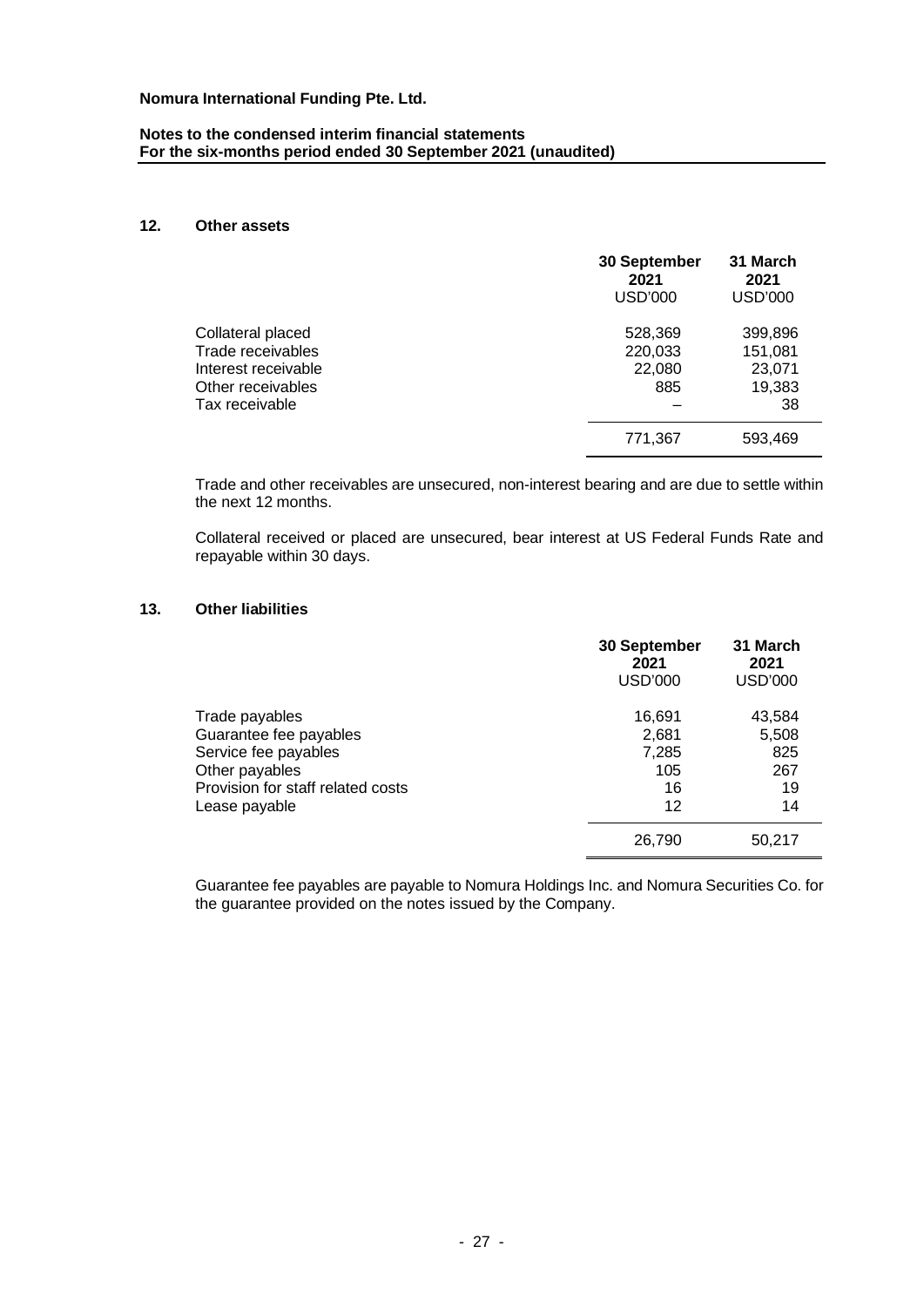### **Notes to the condensed interim financial statements For the six-months period ended 30 September 2021 (unaudited)**

### **14. Financial liabilities designated at fair value through profit or loss**

|                                        | 30 September<br>2021<br>USD'000 | 31 March<br>2021<br>USD'000 |
|----------------------------------------|---------------------------------|-----------------------------|
| Notes in issue, by remaining maturity: |                                 |                             |
| - Less than 5 years                    | 4,878,570                       | 4,464,873                   |
| - Greater than 5 years                 | 6,131,470                       | 6,571,988                   |
|                                        | 11,010,040                      | 11,036,861                  |

The notes in issue above are designated at fair value through profit or loss comprised structured notes with maturity dates ranging from April 2021 to December 2067. The structured notes issued by the Company form part of a group of financial instruments (including the derivative financial instruments) that together are managed on a fair value basis. The impact of fair value changes in own credit risk recorded on the balance sheet as at 30 September 2021 was a loss of USD263,387,000 (31 March 2021: loss of USD244,110,000). The notes are guaranteed by either a related company, Nomura Securities Co Ltd (incorporated in Japan) or the holding company, Nomura Holdings Inc..

#### **15. Related party transactions**

Other than those disclosed elsewhere in the financial statements, the Company had the following significant transactions with related companies which were made in the ordinary course of their business at terms agreed between the parties:

|                                                                                                                                                                                                                                                                       | <b>Ultimate</b>               |                                                                                                             |
|-----------------------------------------------------------------------------------------------------------------------------------------------------------------------------------------------------------------------------------------------------------------------|-------------------------------|-------------------------------------------------------------------------------------------------------------|
| 30 September 2021                                                                                                                                                                                                                                                     | holding<br>company<br>USD'000 | Related<br>companies<br><b>USD'000</b>                                                                      |
| Net income/(expense)                                                                                                                                                                                                                                                  |                               |                                                                                                             |
| Interest income<br>Losses from trading activities<br>Transfer pricing income (Note 5)<br>Service fee income (Note 5)<br>Guarantee fee expense<br>Service fee expense<br>Other expense<br>Allowance for impairment                                                     | (2, 391)                      | 83,245<br>(248, 750)<br>2,168<br>1,851<br>(333)<br>(1, 184)<br>(3)<br>(363)                                 |
| 30 September 2021                                                                                                                                                                                                                                                     |                               |                                                                                                             |
| <b>Assets/(liabilities)</b>                                                                                                                                                                                                                                           |                               |                                                                                                             |
| Financial asset at fair value through profit or loss<br>Collateral placed<br>Loans (Note 11)<br>Trade receivables<br>Interest receivables<br>Other receivables<br>Derivative financial assets<br>Derivative financial liabilities<br>Trade payables<br>Other payables | (2, 353)                      | 30,384<br>528,369<br>10,776,836<br>220,033<br>22,078<br>745<br>4,448,115<br>(5,035,810)<br>(314)<br>(7,625) |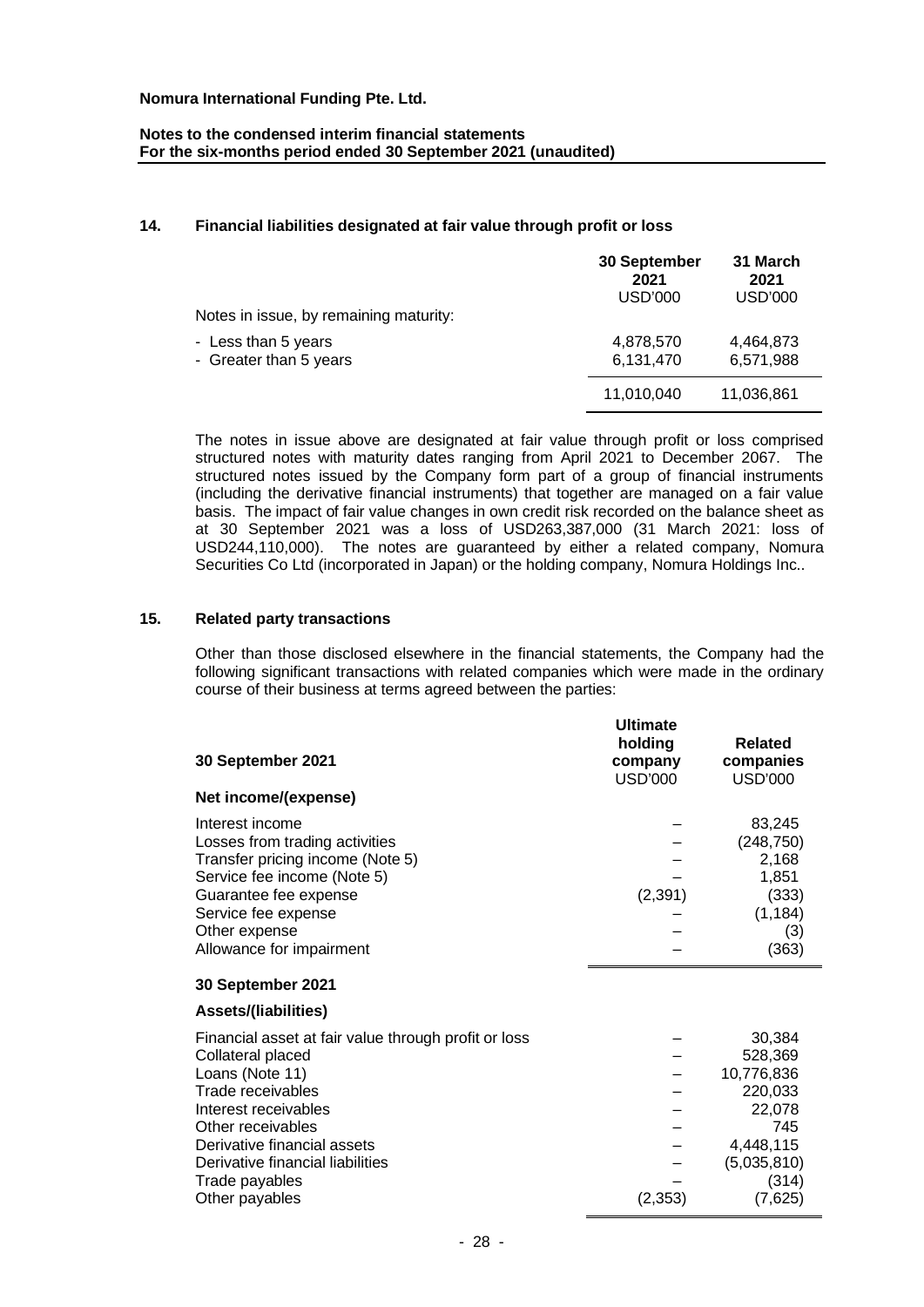# **Notes to the condensed interim financial statements For the six-months period ended 30 September 2021 (unaudited)**

# **15. Related party transactions (cont'd)**

| 30 September 2020                                                                                                                                                                                                                                                     | <b>Ultimate</b><br>holding<br>company<br><b>USD'000</b> | <b>Related</b><br>companies<br><b>USD'000</b>                                                                      |
|-----------------------------------------------------------------------------------------------------------------------------------------------------------------------------------------------------------------------------------------------------------------------|---------------------------------------------------------|--------------------------------------------------------------------------------------------------------------------|
| Net income/(expense)                                                                                                                                                                                                                                                  |                                                         |                                                                                                                    |
| Interest income<br>Losses from trading activities<br>Transfer pricing income (Note 5)<br>Service fee income (Note 5)<br>Guarantee fee expense<br>Service fee expense<br>Other expense<br>Allowance for impairment                                                     | (2, 171)                                                | 112,142<br>(164, 116)<br>63,153<br>1,743<br>(2,605)<br>(1,017)<br>(3)<br>(558)                                     |
| 31 March 2021                                                                                                                                                                                                                                                         |                                                         |                                                                                                                    |
| <b>Assets/(liabilities)</b>                                                                                                                                                                                                                                           |                                                         |                                                                                                                    |
| Financial asset at fair value through profit or loss<br>Collateral placed<br>Loans (Note 11)<br>Trade receivables<br>Interest receivables<br>Other receivables<br>Derivative financial assets<br>Derivative financial liabilities<br>Trade payables<br>Other payables | (4, 719)                                                | 28,159<br>399,896<br>10,714,276<br>151,081<br>23,068<br>19,223<br>3,998,235<br>(4,436,209)<br>(43, 585)<br>(1,631) |

# **16. Share capital**

|                                                | 30 September 2021     |         | 31 March 2021         |         |
|------------------------------------------------|-----------------------|---------|-----------------------|---------|
|                                                | No. of shares<br>000' | USD'000 | No. of shares<br>'000 | USD'000 |
| <b>Issued and fully</b><br>paid:               |                       |         |                       |         |
| At beginning of<br>period<br>Issued during the | 230,000               | 450,000 | 100,000               | 190,000 |
| period                                         |                       |         | 130,000               | 260,000 |
| At end of period                               | 230,000               | 450,000 | 230,000               | 450,000 |

The holders of ordinary shares are entitled to receive dividends as and when declared by the Company. All ordinary shares carry one vote per share without restrictions. The ordinary shares have no par value.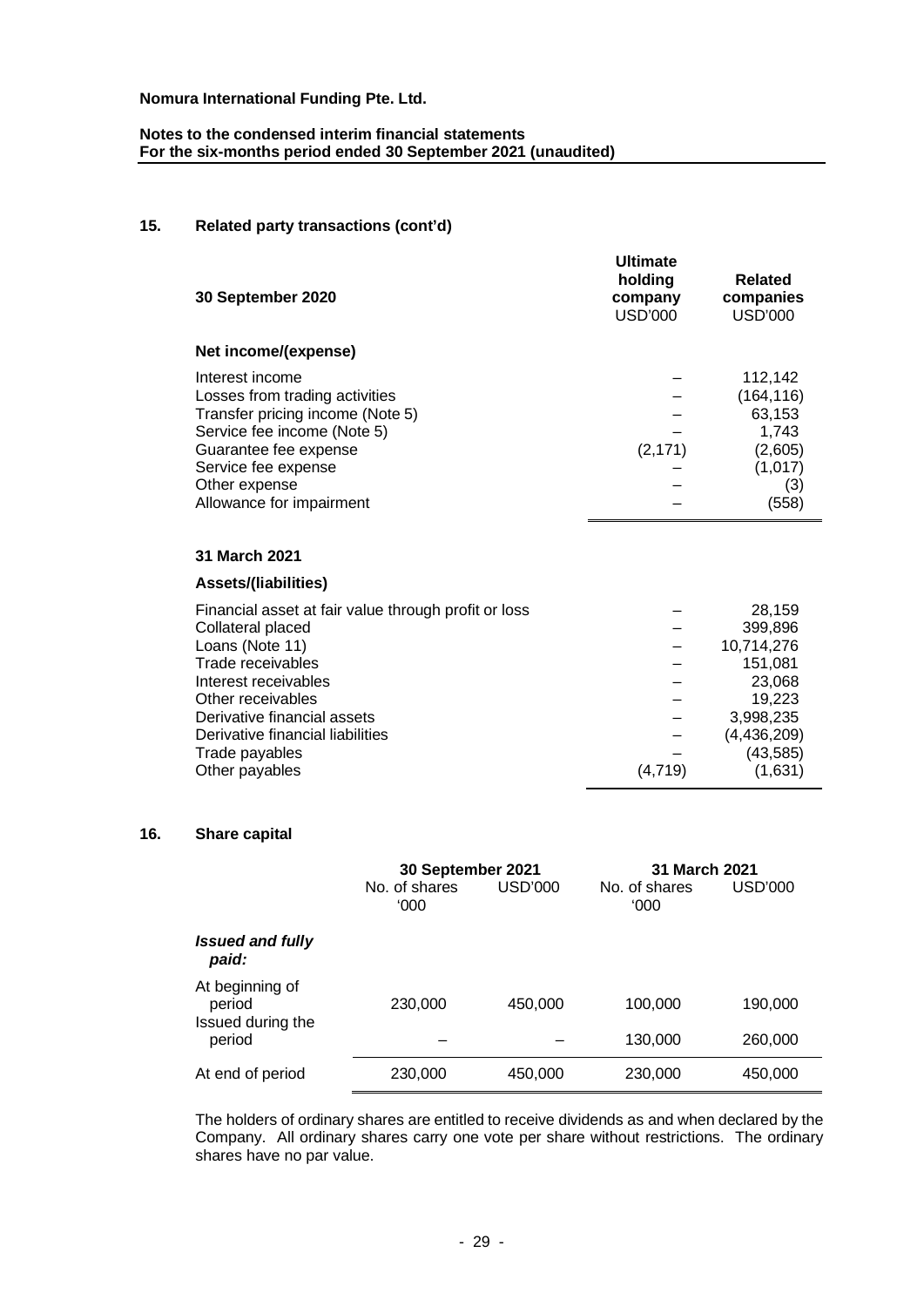### **Notes to the condensed interim financial statements For the six-months period ended 30 September 2021 (unaudited)**

#### **17. Fair value of financial instruments**

#### (a) *Fair value hierarchy*

The Company classifies fair value measurements using a fair value hierarchy that reflects the significance of the inputs used in making the measurements. The fair value hierarchy has the following levels:

- Level 1 Quoted prices unadjusted in active markets for identical assets or liabilities;
- Level 2 Inputs other than quoted prices included within Level 1 that are observable for the assets or liabilities, either directly (i.e. as prices) or indirectly (i.e. derived from prices); and
- Level 3 Inputs for the assets or liabilities that are not based on observable market data (i.e. unobservable inputs).

Fair value measurements that use inputs of different hierarchy levels are categorised in its entirety in the same level of the fair value hierarchy as the lowest level input that is significant to the entire measurement.

The following table shows an analysis of financial instruments carried at fair value by level of fair value hierarchy:

| 30 September 2021                                                                | Level 1<br><b>USD'000</b> | Level <sub>2</sub><br><b>USD'000</b> | Level 3<br><b>USD'000</b> | Total<br><b>USD'000</b> |
|----------------------------------------------------------------------------------|---------------------------|--------------------------------------|---------------------------|-------------------------|
| <b>Recurring fair</b><br>value<br>measurements                                   |                           |                                      |                           |                         |
| <b>Financial assets:</b>                                                         |                           |                                      |                           |                         |
| <b>Financial assets</b><br>designated at fair<br>value through<br>profit or loss |                           | 30,384                               |                           | 30,384                  |
| <b>Derivatives</b><br>financial assets:                                          |                           |                                      |                           |                         |
| Foreign exchange<br>options<br>Foreign exchange                                  |                           |                                      | 460                       | 460                     |
| swaps                                                                            |                           | 35                                   | 3                         | 38                      |
| Equity options                                                                   |                           | 93,698                               | 3,576                     | 97,274                  |
| Credit default swaps                                                             |                           | 92,567                               | 55,939                    | 148,506                 |
| Interest rate options                                                            |                           | 140,560                              | 3,409                     | 143,969                 |
| Interest rate swaps                                                              |                           | 4,057,336                            | 532                       | 4,057,868               |
| As at 30 September<br>2021                                                       |                           | 4,414,580                            | 63,919                    | 4,478,499               |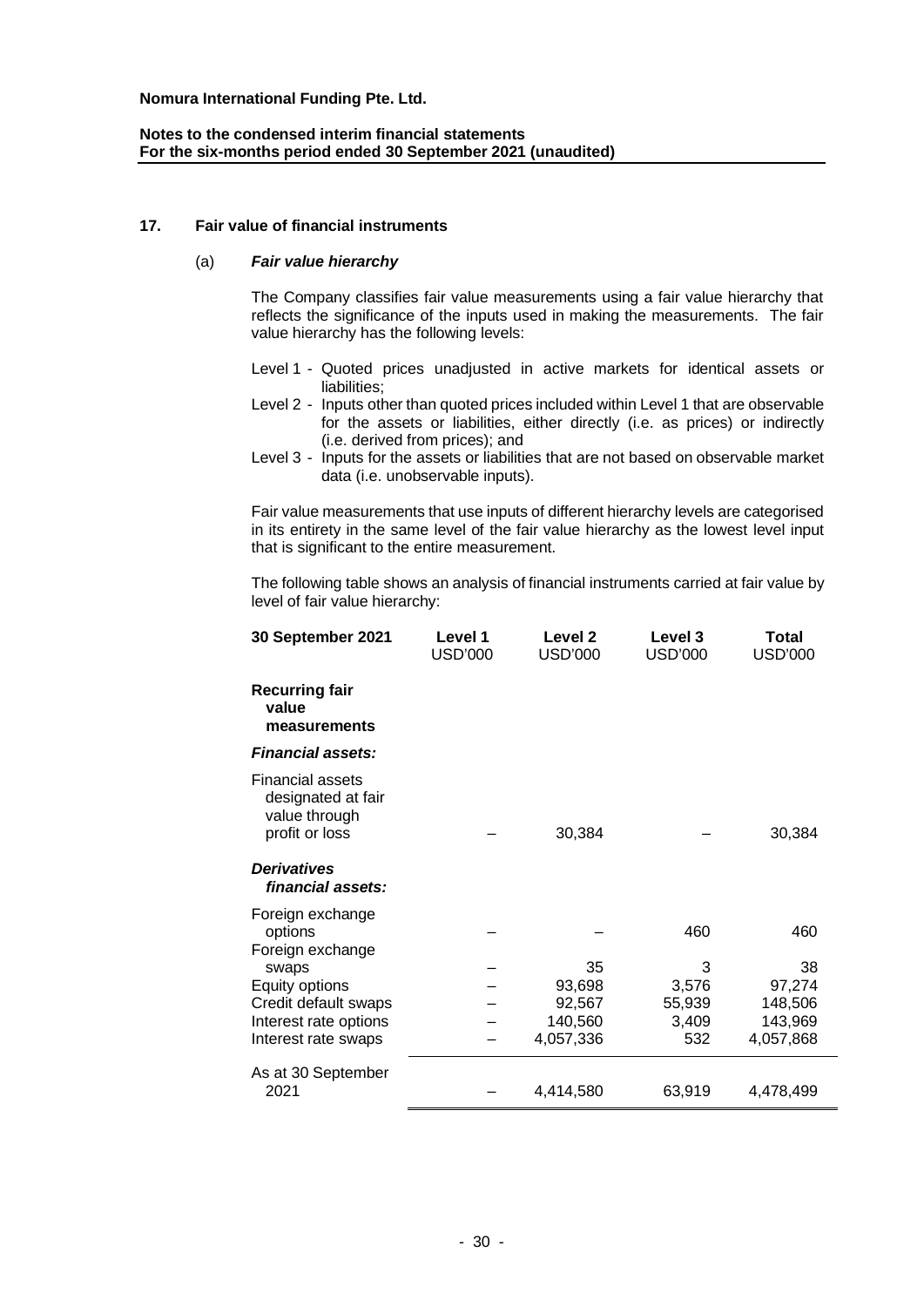#### **Notes to the condensed interim financial statements For the six-months period ended 30 September 2021 (unaudited)**

# **17. Fair value of financial instruments (cont'd)**

| (a)<br>Fair value hierarchy (cont'd) |                                                                                       |                           |                           |                           |                                |
|--------------------------------------|---------------------------------------------------------------------------------------|---------------------------|---------------------------|---------------------------|--------------------------------|
|                                      | 30 September 2021                                                                     | Level 1<br><b>USD'000</b> | Level 2<br><b>USD'000</b> | Level 3<br><b>USD'000</b> | <b>Total</b><br><b>USD'000</b> |
|                                      | <b>Financial liabilities:</b>                                                         |                           |                           |                           |                                |
|                                      | <b>Financial liabilities</b><br>designated at fair<br>value through<br>profit or loss |                           | 11,010,040                |                           | 11,010,040                     |
|                                      | <b>Derivatives</b><br>financial<br>liabilities:                                       |                           |                           |                           |                                |
|                                      | Foreign exchange<br>options<br>Foreign exchange<br>swaps                              |                           | 23,657                    | 6,352                     | 6,352<br>23,657                |
|                                      | Equity options                                                                        |                           | 269,246                   | 57,065                    | 326,311                        |
|                                      | Credit default swaps<br>Interest rate options                                         |                           | 22,362<br>46,582          | 34,981<br>29,474          | 57,343<br>76,056               |
|                                      | Interest rate swaps                                                                   |                           | 4,537,687                 | 8,407                     | 4,546,094                      |
|                                      | As at 30 September<br>2021                                                            |                           | 15,909,574                | 136,279                   | 16,045,853                     |
|                                      | 31 March 2021                                                                         |                           |                           |                           |                                |
|                                      | <b>Recurring fair</b><br>value<br>measurements                                        |                           |                           |                           |                                |
|                                      | <b>Financial assets:</b>                                                              |                           |                           |                           |                                |
|                                      | <b>Financial assets</b><br>designated at fair<br>value through<br>profit or loss      |                           | 28,159                    |                           | 28,159                         |
|                                      | <b>Derivatives</b><br>financial assets:                                               |                           |                           |                           |                                |
|                                      | Foreign exchange<br>options<br>Foreign exchange                                       |                           | 154                       | 474                       | 628                            |
|                                      | swaps                                                                                 |                           | 1,571                     | 11                        | 1,582                          |
|                                      | Equity options                                                                        |                           | 83,480                    | 13,115                    | 96,595                         |
|                                      | Credit default swaps<br>Interest rate options                                         |                           | 89,925<br>158,385         | 52,820<br>3,040           | 142,745<br>161,425             |
|                                      | Interest rate swaps                                                                   |                           | 3,594,591                 | 669                       | 3,595,260                      |
|                                      | As at 31 March 2021                                                                   |                           | 3,956,265                 | 70,129                    | 4,026,394                      |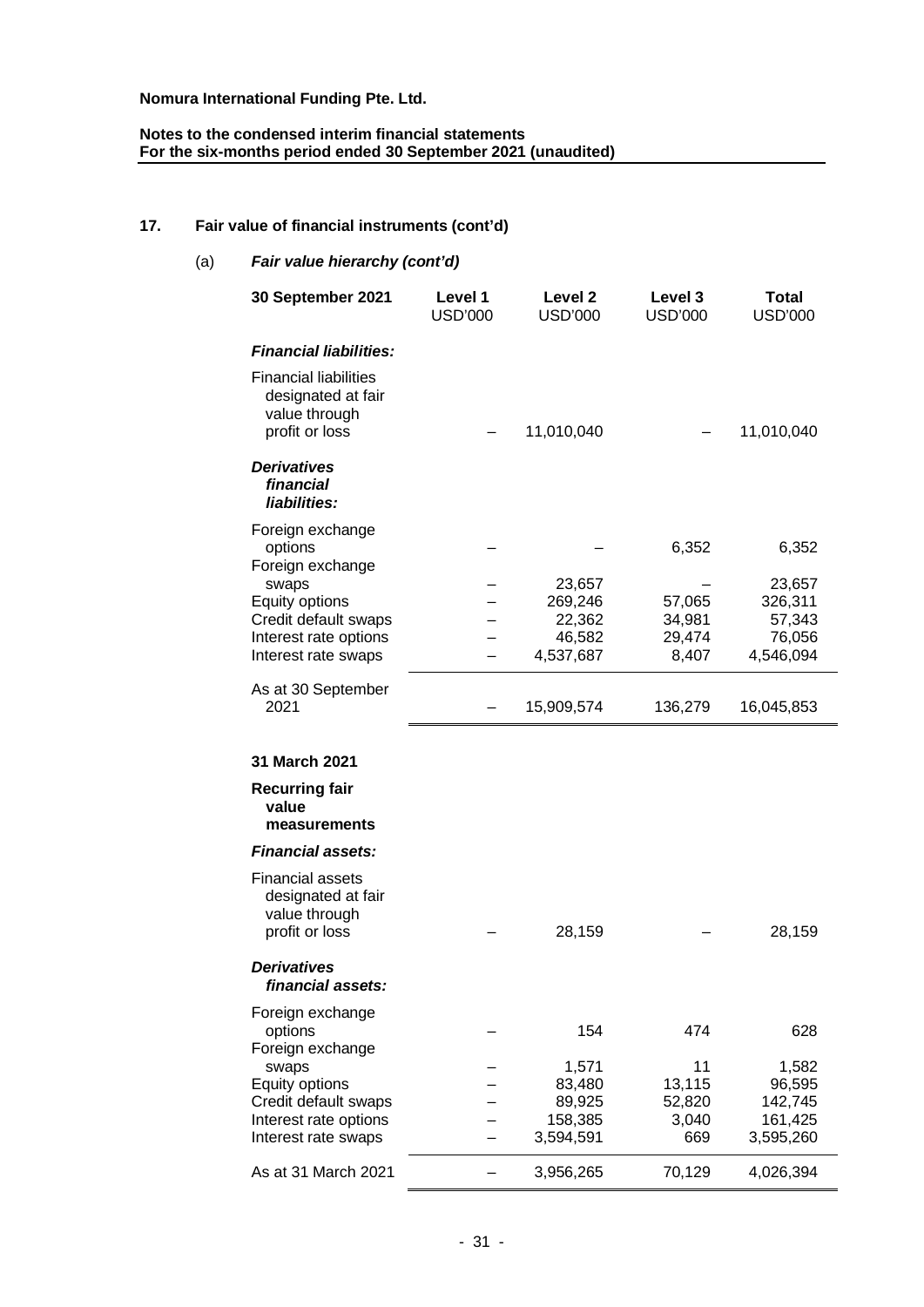### **Notes to the condensed interim financial statements For the six-months period ended 30 September 2021 (unaudited)**

### **17. Fair value of financial instruments (cont'd)**

| Fair value hierarchy (cont'd)<br>(a) |                                                                                       |                           |                           |                           |                         |
|--------------------------------------|---------------------------------------------------------------------------------------|---------------------------|---------------------------|---------------------------|-------------------------|
|                                      | 31 March 2021                                                                         | Level 1<br><b>USD'000</b> | Level 2<br><b>USD'000</b> | Level 3<br><b>USD'000</b> | Total<br><b>USD'000</b> |
|                                      | <b>Financial liabilities:</b>                                                         |                           |                           |                           |                         |
|                                      | <b>Financial liabilities</b><br>designated at fair<br>value through<br>profit or loss |                           | 11,036,861                |                           | 11,036,861              |
|                                      | <b>Derivatives</b><br>financial<br>liabilities:                                       |                           |                           |                           |                         |
|                                      | Foreign exchange<br>options<br>Foreign exchange<br>swaps                              |                           | 2<br>35,854               | 5,247                     | 5,249<br>35,854         |
|                                      | Equity options<br>Credit default swaps                                                |                           | 118,373<br>18,371         | 83,483                    | 201,856<br>49,026       |
|                                      | Interest rate options                                                                 |                           | 59,250                    | 30,655<br>28,693          | 87,943                  |
|                                      | Interest rate swaps                                                                   |                           | 4,053,336                 | 2,945                     | 4,056,281               |
|                                      | As at 31 March 2021                                                                   |                           | 15,322,047                | 151,023                   | 15,473,070              |

#### *Financial assets and financial liabilities not carried at fair value*

Except for financial instruments disclosed above, the carrying values of assets and liabilities approximate their respective fair values, either because of the relatively short-term maturity or because the interest rates are generally reset after a short period of time.

#### *Valuation processes*

The Company is fully integrated into the Nomura Group's governance framework which mandates determination or validation of a fair value measurement by control and support functions independent of the businesses assuming the risk of the financial instrument in order to ensure the appropriateness of any fair value measurement of a financial instrument used within these financial statements including those classified as Level 3 within the fair value hierarchy.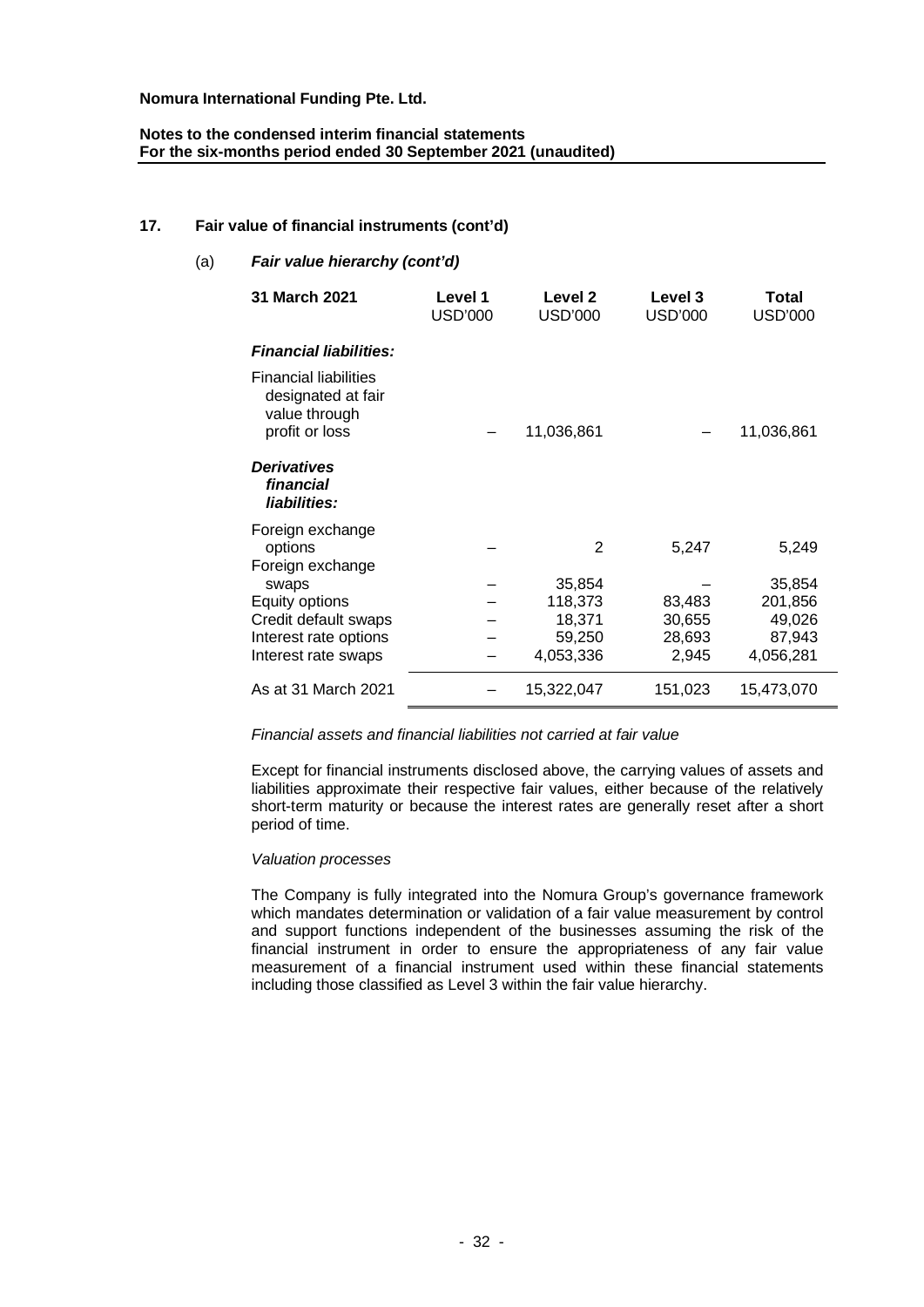### **17. Fair value of financial instruments (cont'd)**

### (a) *Fair value hierarchy (cont'd)*

#### *Valuation processes (cont'd)*

The functions for either defining, implementing or maintaining valuation policies and procedures are as follows:

- · The Valuation Control Group ("VCG") within Nomura's Finance Department has the primary responsibility to determine and implement valuation policies and procedures in connection with determination of fair value measurements. VCG performs independent price verification to verify the appropriateness of fair value measurements applied to all financial instruments. The independent price verification process seeks to ensure the valuation technique and inputs are appropriate, reasonable and consistently applied.
- · The Valuation Control Model Validation Group ("VCMVG") is an independent function at the global level to validate the appropriateness and perform governance and oversight for all models and developed and built by the Valuation Control Group ("VCG").
- The Valuation Model Validation Group ("VMVG") validates the appropriateness and consistency of pricing models used to determine fair value measurements independently of those who design and build the models.

#### (b) *Level 2 fair value measurements*

The following is a description of the valuation techniques and inputs used in the fair value measurement for assets and liabilities that are categorised within Level 2 of the fair value hierarchy:

(i) *Financial assets and liabilities designated at fair value through profit or loss*

Financial assets and liabilities designated at fair value through profit and loss are measured at fair value by reference to quoted prices when available. Valuation models are based wherever possible on assumptions supported by observable market prices or rates. These valuation techniques include discounted cash flows ("DCF") and option pricing models, depending on the nature of the embedded features within the financial instruments. As a result, fair value calculated using these valuation techniques will change if the underlying assumptions change. The fair value of the financial liabilities designated at fair value through profit or loss includes Nomura's own credit worthiness.

#### (ii) *Derivatives*

Derivative products valued using a valuation technique with marketobservable inputs are mainly interest rate swaps and options, currency swaps and forward foreign exchange contracts. The most frequently applied valuation technique is discounted cash flow model.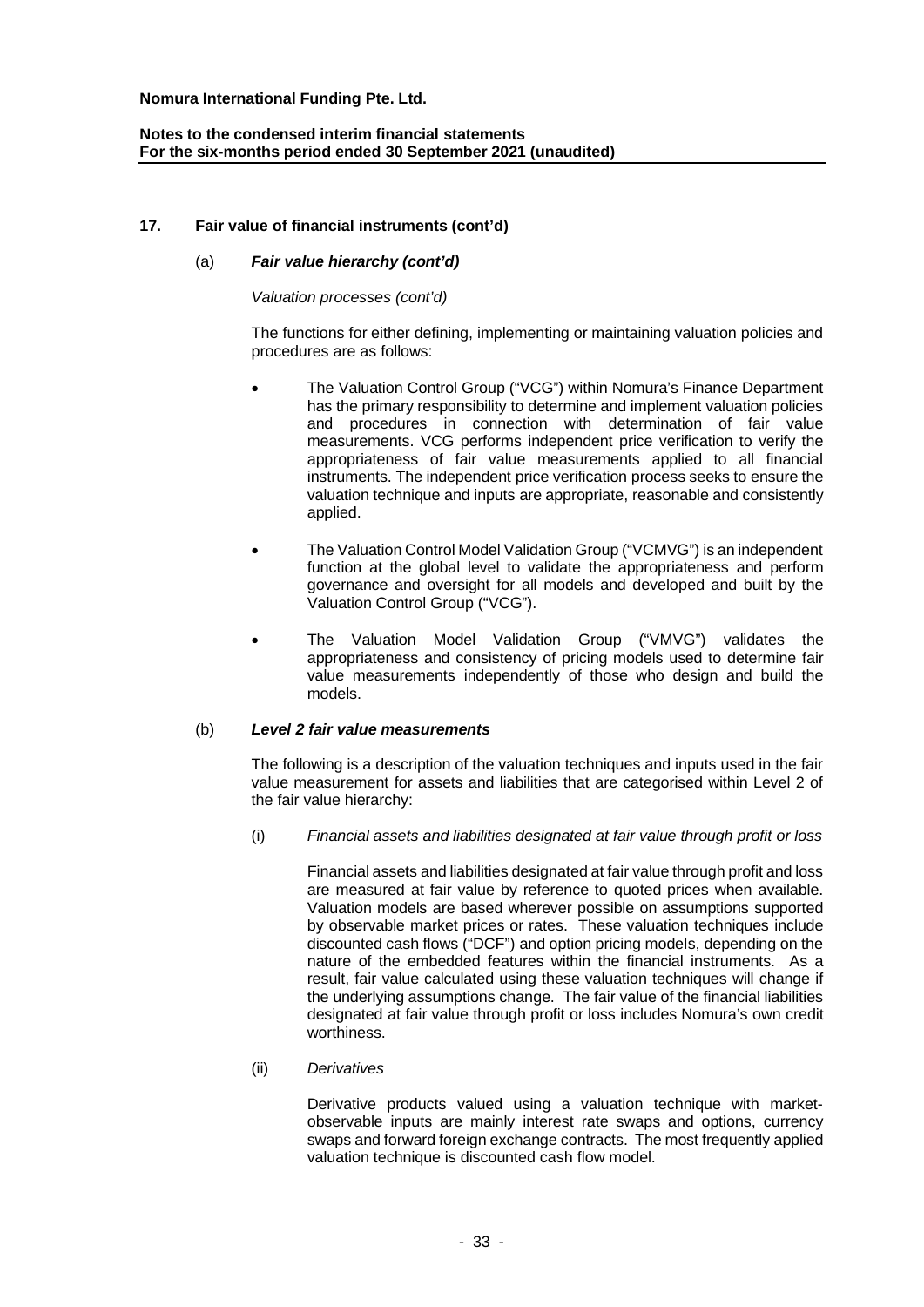# **Notes to the condensed interim financial statements For the six-months period ended 30 September 2021 (unaudited)**

# **17. Fair value of financial instruments (cont'd)**

### (c) *Level 3 fair value measurements*

(i) *Information about significant unobservable inputs used in Level 3 fair value measurements*

The following table shows the information about fair value measurements using significant unobservable inputs (Level 3):

| <b>Description</b>          | <b>Fair value</b><br>as at 30<br>September 2021<br><b>USD'000</b> | <b>Valuation</b><br>techniques          | Unobservable<br>inputs                                                                                             | Range                    |  |
|-----------------------------|-------------------------------------------------------------------|-----------------------------------------|--------------------------------------------------------------------------------------------------------------------|--------------------------|--|
| Credit default swaps        | 20,958                                                            | Discounted<br>cash flow                 | IR vs IR<br>Correlation;<br>IR vs FX<br>Correlation:<br>IR vs EQ<br>Correlation:<br>Other vs Other<br>Correlation  | $(98.00)\%$ to<br>99.20% |  |
| Equity options              | (53, 489)                                                         | Discounted<br>cash flow/option<br>model | IR vs IR<br>Correlation;<br>IR vs FX<br>Correlation:<br>IR vs EQ<br>Correlation;<br>Other vs Other<br>Correlation; | (69.00)% to<br>71.60%    |  |
| Foreign exchange<br>options | (5,892)                                                           | Discounted<br>cash flow/option<br>model | IR vs IR<br>Correlation;<br>IR vs FX<br>Correlation:<br>IR vs EQ<br>Correlation:<br>Other vs Other<br>Correlation: | (46.00)% to<br>99.90%    |  |
| Foreign exchange<br>swaps   | 3                                                                 | Discounted<br>cash flow                 | <b>FX Volatility</b>                                                                                               | 5.18% to<br>5.59%        |  |
| Interest rate options       | (26,065)                                                          | Discounted<br>cash flow/option<br>model | IR vs IR<br>Correlation;<br>IR vs FX<br>Correlation:<br>Other vs Other<br>Correlation                              | $(53.00)\%$ to<br>97.00% |  |
| Interest rate swaps         | (7, 875)                                                          | Discounted<br>cash flow                 | IR vs IR<br>Correlation;<br>Other vs Other<br>Correlation                                                          | $(46.00)\%$ to<br>97.00% |  |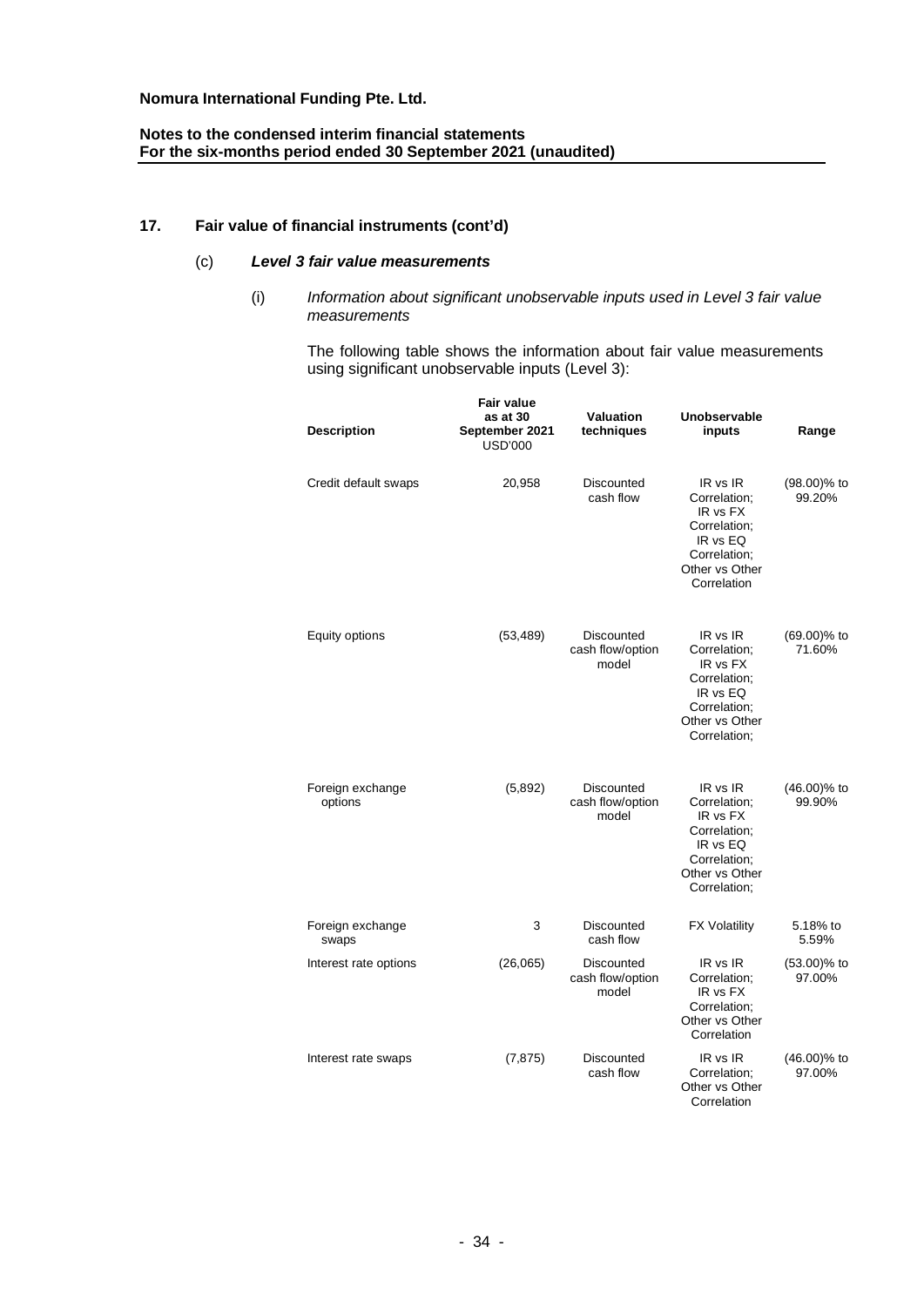# **Notes to the condensed interim financial statements For the six-months period ended 30 September 2021 (unaudited)**

# **17. Fair value of financial instruments (cont'd)**

# (c) *Level 3 fair value measurements (cont'd)*

(i) *Information about significant unobservable inputs used in Level 3 fair value measurements (cont'd)*

| <b>Description</b>          | <b>Fair value</b><br>as at<br>31 March<br>2021<br><b>USD'000</b> | <b>Valuation</b><br>techniques          | <b>Unobservable</b><br>inputs                                                                                      | Range                    |
|-----------------------------|------------------------------------------------------------------|-----------------------------------------|--------------------------------------------------------------------------------------------------------------------|--------------------------|
| Credit default<br>swaps     | 22,165                                                           | Discounted<br>cash flow                 | IR vs IR<br>Correlation;<br>IR vs FX<br>Correlation;<br>IR vs EQ<br>Correlation;<br>Other vs Other<br>Correlation  | 99.45% to<br>$(98.00)\%$ |
| Equity options              | (70, 368)                                                        | Discounted<br>cash flow/option<br>model | IR vs FX<br>Correlation;<br>IR vs EQ<br>Correlation;<br>Other vs Other<br>Correlation                              | 50.79% to<br>$(69.00)\%$ |
| Foreign exchange<br>options | (4,773)                                                          | Discounted<br>cash flow/option<br>model | IR vs FX<br>Correlation;<br>IR vs IR<br>Correlation:<br>IR vs EQ<br>Correlation;<br>Other vs Other<br>Correlation; | 99.91% to<br>$(46.00)\%$ |
| Foreign exchange<br>swaps   | 11                                                               | Discounted<br>cash flow                 | <b>FX Volatility</b>                                                                                               | 6.96% to<br>6.86%        |
| Interest rate<br>options    | (25, 653)                                                        | Discounted<br>cash flow/option<br>model | IR vs IR<br>Correlation;<br>IR vs FX<br>Correlation;<br>Other vs Other<br>Correlation                              | 97.11% to<br>$(46.00)\%$ |
| Interest rate swaps         | (2,276)                                                          | Discounted<br>cash flow                 | IR vs IR<br>Correlation:<br>Other vs Other<br>Correlation                                                          | 97.00% to<br>$(46.00)\%$ |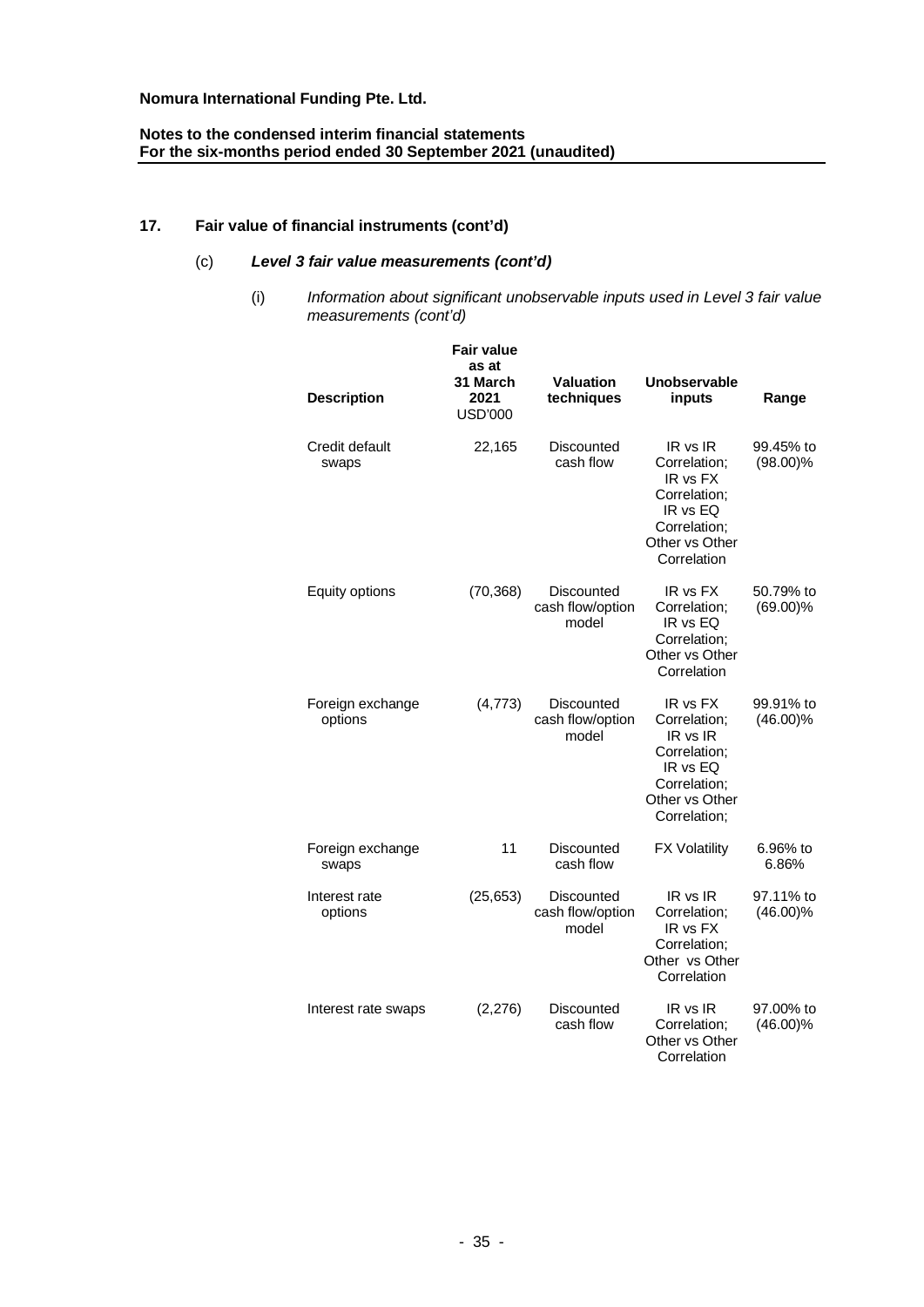# **Notes to the condensed interim financial statements For the six-months period ended 30 September 2021 (unaudited)**

### **17. Fair value of financial instruments (cont'd)**

### (c) *Level 3 fair value measurements (cont'd)*

(i) *Information about significant unobservable inputs used in Level 3 fair value measurements (cont'd)*

#### Impact on fair value of Level 3 financial instruments measured at fair value of changes to key assumptions

For each class of financial instrument described in the above table, changes in each of the significant unobservable inputs and assumptions used by the Company will impact upon the determination of a fair value measurement for the financial instrument. Management does not anticipate a significant impact in the net fair value of Level 3 financial instruments at the period ended.

As the Company enters into derivative transactions to hedge its exposures to embedded derivatives and the market risks in loans and medium term notes, the increase or decrease in the value of the Level 3 portfolio will not significantly impact its profits and losses. Hedging derivative instruments offset the positions arising from the derivatives which are embedded in the debt instruments and limit the sensitivity of fair value to changes in unobservable inputs related to these financial instruments. The Company does not apply hedge accounting.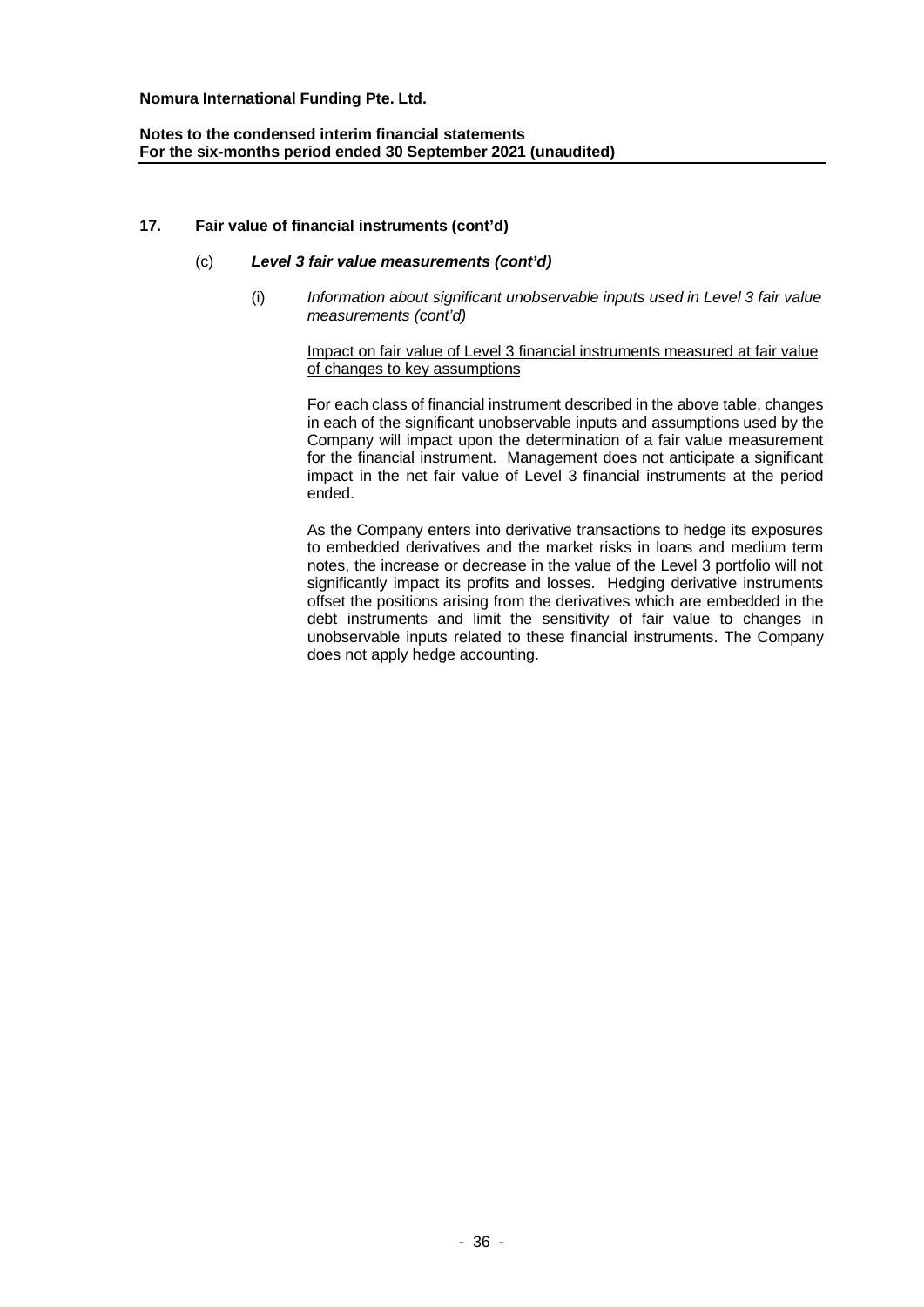# **17. Fair value of financial instruments (cont'd)**

# (c) *Level 3 fair value measurements (cont'd)*

### (ii) *Movements in Level 3 financial instruments measured at fair value*

Assets and liabilities move between Level 2 and Level 3 primarily when there is an increase or decrease in market activity related to an unobservable input, or a change in the significance of the unobservable input, with instruments classified as Level 3 if an unobservable input is deemed significant. The transfers occurred at the beginning of the reporting period.

The following table shows a reconciliation of the opening and closing amounts of Level 3 financial liabilities which are recorded at fair value:

**At 30**

|                                                   |                    |                     |                         |                | Total gains/                              | At 30                    |
|---------------------------------------------------|--------------------|---------------------|-------------------------|----------------|-------------------------------------------|--------------------------|
|                                                   | At 1 April<br>2021 | <b>Transfers in</b> | <b>Transfers</b><br>out |                | (losses) in<br>Settlements profit or loss | <b>September</b><br>2021 |
|                                                   | <b>USD'000</b>     | <b>USD'000</b>      | <b>USD'000</b>          | <b>USD'000</b> | <b>USD'000</b>                            | <b>USD'000</b>           |
| <b>Financial assets:</b>                          |                    |                     |                         |                |                                           |                          |
| <b>Derivative financial</b><br><i>instruments</i> |                    |                     |                         |                |                                           |                          |
| Foreign exchange                                  |                    |                     |                         |                |                                           |                          |
| options                                           | 474                |                     | (1,907)                 | (1, 464)       | 3,357                                     | 460                      |
| Foreign exchange swaps                            | 11                 | 572                 |                         |                | (580)                                     | 3                        |
| Equity options                                    | 13,115             |                     | (4,055)                 | (231)          | (5, 253)                                  | 3,576                    |
| Credit default swaps                              | 52,820             | 29,244              |                         | (2,624)        | (23, 501)                                 | 55,939                   |
| Interest rate options                             | 3,040              |                     | (16, 764)               |                | 17,133                                    | 3,409                    |
| Interest rate swaps                               | 669                | 109                 |                         |                | (246)                                     | 532                      |
| Total level 3 financial<br>assets                 | 70,129             | 29,925              | (22, 726)               | (4, 319)       | (9,090)                                   | 63,919                   |
| <b>Financial liabilities:</b>                     |                    |                     |                         |                |                                           |                          |
| <b>Derivative financial</b><br><i>instruments</i> |                    |                     |                         |                |                                           |                          |
| Foreign exchange                                  |                    |                     |                         |                |                                           |                          |
| options                                           | 5,247              |                     | (48, 255)               | (4, 872)       | 54,232                                    | 6,352                    |
| Equity options                                    | 83,483             | 110                 | (38,005)                | (26, 286)      | 37,763                                    | 57,065                   |
| Credit default swaps                              | 30,655             |                     | (51, 152)               |                | 55,478                                    | 34,981                   |
| Interest rate options                             | 28,693             | 37,281              |                         |                | (36, 500)                                 | 29,474                   |
| Interest rate swaps                               | 2,945              | 89,579              |                         |                | (84, 117)                                 | 8,407                    |
| Total level 3 financial                           |                    |                     |                         |                |                                           |                          |
| liabilities                                       | 151,023            | 126,970             | (137, 412)              | (31, 158)      | 26,856                                    | 136,279                  |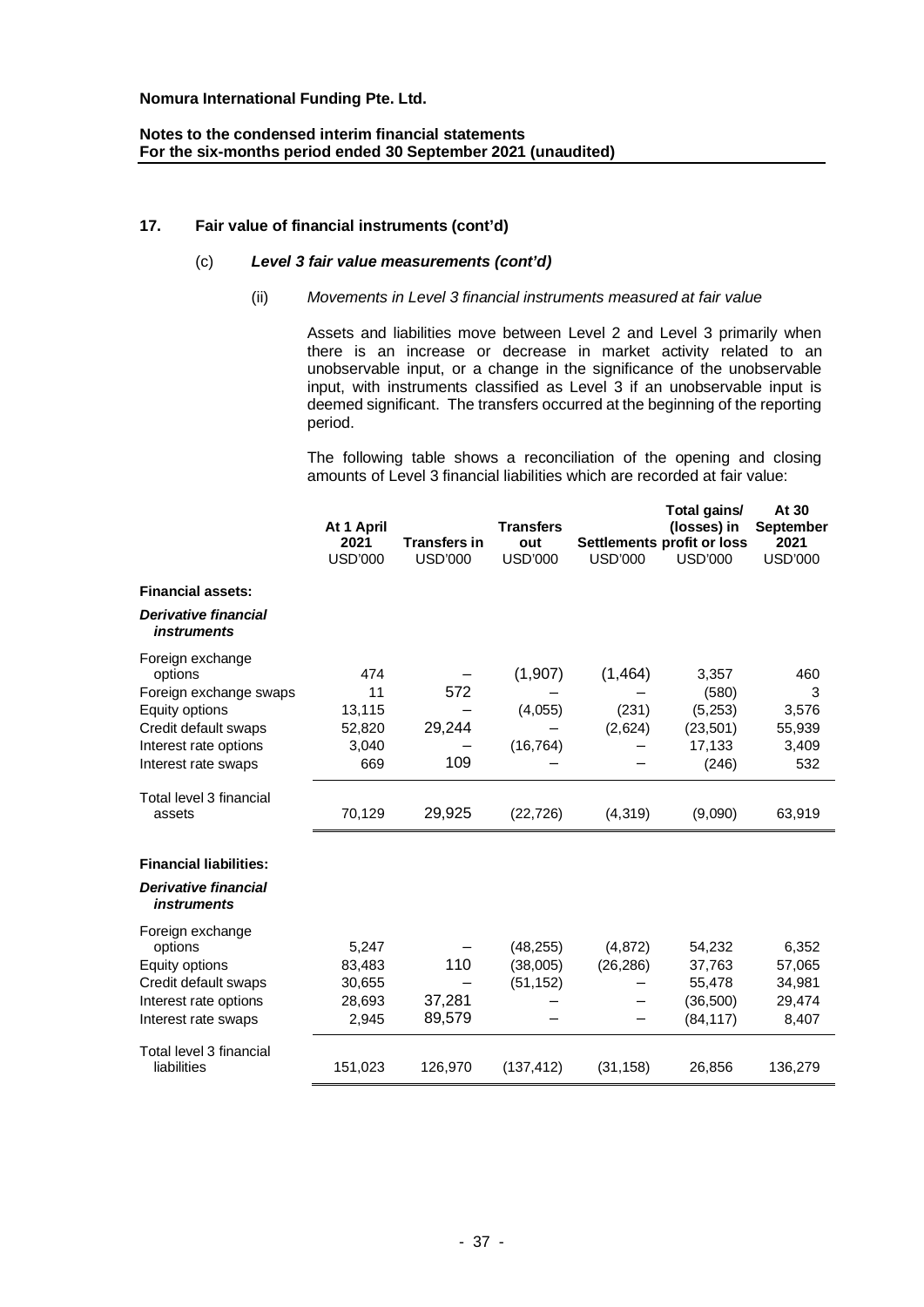# **Notes to the condensed interim financial statements For the six-months period ended 30 September 2021 (unaudited)**

# **17. Fair value of financial instruments (cont'd)**

# (c) *Level 3 fair value measurements (cont'd)*

(ii) *Movements in Level 3 financial instruments measured at fair value (cont'd)*

|                                                                                                                                                 | At 1 April<br>2020<br><b>USD'000</b>             | <b>Transfers in</b><br><b>USD'000</b> | <b>Transfers</b><br>out<br><b>USD'000</b> | <b>USD'000</b>                                               | Total gains/<br>Settlements profit or loss<br><b>USD'000</b> | (losses) in At 31 March<br>2021<br><b>USD'000</b> |
|-------------------------------------------------------------------------------------------------------------------------------------------------|--------------------------------------------------|---------------------------------------|-------------------------------------------|--------------------------------------------------------------|--------------------------------------------------------------|---------------------------------------------------|
| <b>Financial assets:</b>                                                                                                                        |                                                  |                                       |                                           |                                                              |                                                              |                                                   |
| Derivative financial<br><i>instruments</i>                                                                                                      |                                                  |                                       |                                           |                                                              |                                                              |                                                   |
| Foreign exchange<br>options<br>Foreign exchange swaps<br>Equity options<br>Credit default swaps<br>Interest rate options<br>Interest rate swaps | 283<br>5.144<br>10,989<br>31,782<br>146<br>8     | 4                                     | (157)<br>(22, 205)                        | (263)<br>(5, 144)<br>(10,989)<br>(31, 782)<br>(146)<br>(8)   | 454<br>11<br>13,268<br>75,025<br>3,040<br>669                | 474<br>11<br>13,115<br>52,820<br>3,040<br>669     |
| Total level 3 financial<br>assets                                                                                                               | 48,352                                           | 4                                     | (22, 362)                                 | (48, 332)                                                    | 92,467                                                       | 70,129                                            |
| <b>Financial liabilities:</b>                                                                                                                   |                                                  |                                       |                                           |                                                              |                                                              |                                                   |
| <b>Derivative financial</b><br><i>instruments</i>                                                                                               |                                                  |                                       |                                           |                                                              |                                                              |                                                   |
| Foreign exchange<br>options<br>Foreign exchange swaps<br>Equity options<br>Credit default swaps<br>Interest rate options<br>Interest rate swaps | 28,277<br>244,319<br>108,504<br>99,500<br>24,811 | 2,136<br>3,141<br>12,300              | (36, 386)                                 | (88,900)<br>(265,577)<br>(119,609)<br>(99, 500)<br>(24, 611) | 63,734<br>(3, 141)<br>128,827<br>41,760<br>28,693<br>2,745   | 5,247<br>83,483<br>30,655<br>28,693<br>2,945      |
| Total level 3 financial<br>liabilities                                                                                                          | 505,411                                          | 17,577                                | (36, 386)                                 | (598, 197)                                                   | 262,618                                                      | 151,023                                           |